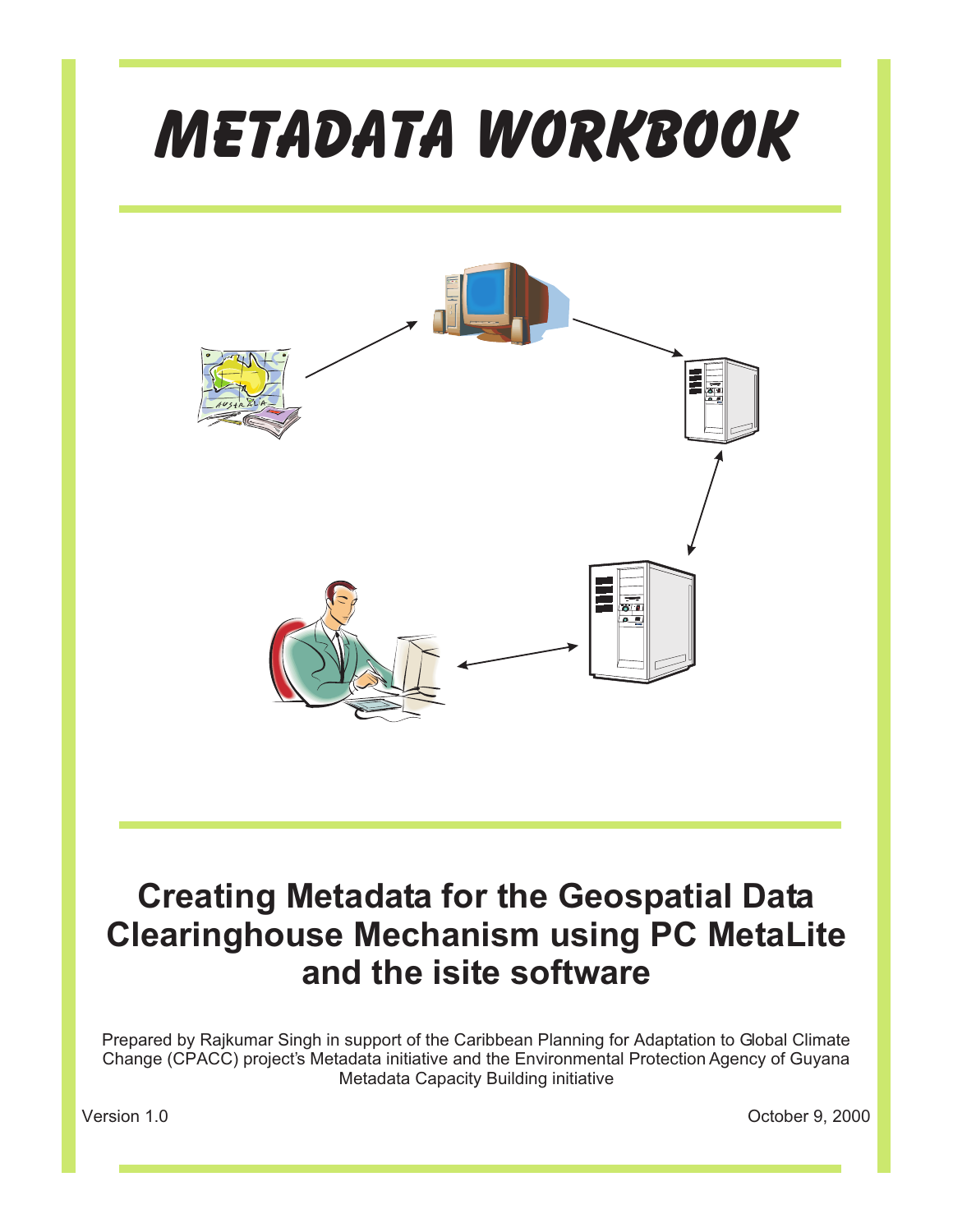## **Table of Contents**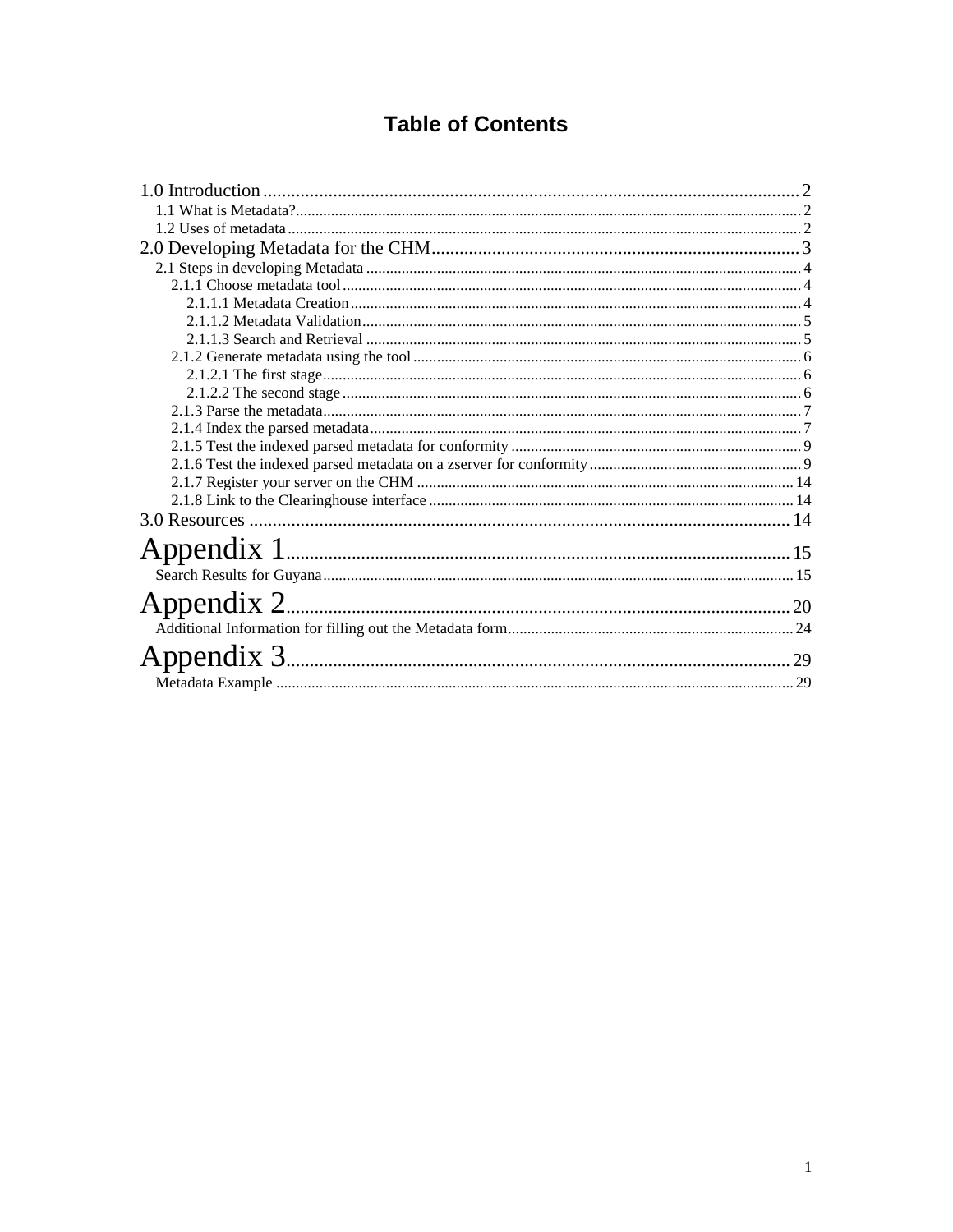# <span id="page-2-0"></span>**1.0 Introduction**

This workbook was prepared primarily to assist persons with the preparation of metadata, using PC MetaLite and the isite software, for the Geospatial Data Clearinghouse Mechanism. It takes you through the steps of entering the data into PC MetaLite, parsing the metadata records, indexing and testing the parsed metadata records and finally provides some guidance on registering with the Clearinghouse Mechanism to make the metadata records searchable over the Internet. In addition it gives an overview of additional metadata creation tools, both commercial and free, that are available.

## *1.1 What is Metadata?*

Simply put metadata are 'data about data'. More specifically metadata are a structured means of describing the content, sources, condition, quality and other appropriate characteristics of acquired data or alternatively, metadata answer **who**, **what**, **when**, **where**, **why**, and **how** about every facet of the data that are being documented. *Metadata do not, in any way, represent the actual content of the data - they only describe the data.* An example of metadata can be found in the legends of most 'paper' maps - although not complete it serves as a simple means of illustrating what metadata is. In this form, metadata is readily apparent and easily transferred between map producers and map users. When map data are in a digital form, metadata are equally as important, but their development and maintenance often require a more conscious effort on the part of data producers and the chain of subsequent users who may modify the data to suit their particular needs.

Keep in mind that metadata may exist in many forms. These range from the most basic, which is a short description of available data (such as the example with the map above) to the more detailed (such as those that follow the Federal Geographic Data Committee, FGDC, standard).

## *1.2 Uses of metadata*

- To tell others what datasets are available. This helps prevent duplication of efforts, especially among government agencies. Some organisations could end up sharing maintenance efforts with other organisations.
- Help organisations document (categorise and inventorise) the information they have. This helps prevent duplication by allowing orgainsations to easily locate their datasets. It would also provide a smooth transition for new employees – they would know what exist and why they were developed.
- **Provide some legal protection in the event of misuse of datasets.**
- Aid the receiving organisation/agency in understanding and interpreting the content of the datasets. Also allow them to update their data catalogue(s).
- To advertise and market spatial datasets.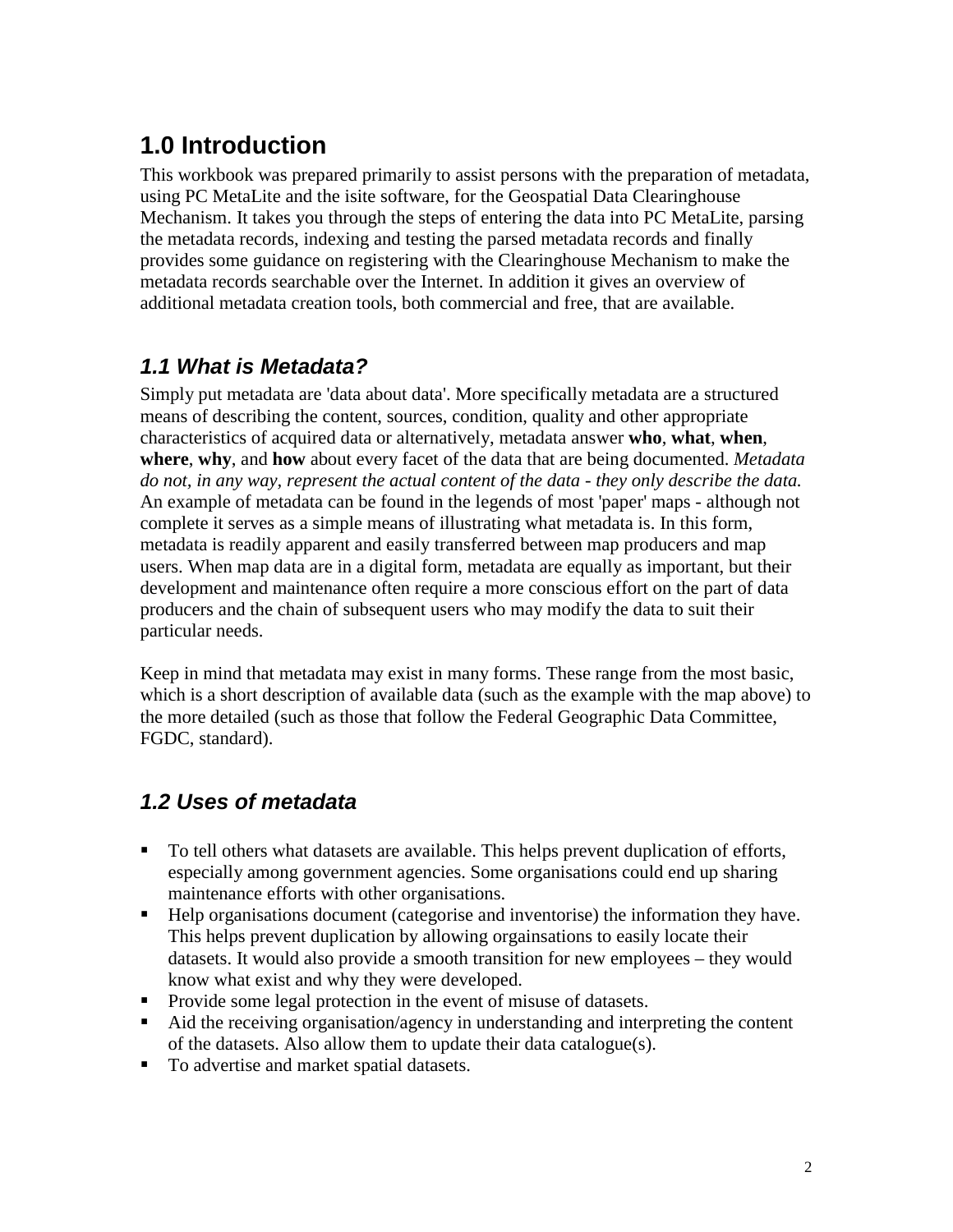Besides advertising in catalogues, one of the most convenient means of presenting metadata is by utilizing the power of the web. That way metadata can be updated as soon as the datasets change, provide the widest possible coverage and still not be a strain on financial resources.

To make metadata searchable over the web, the National Spatial Data Infrastructure (NSDI) of the United States established a Clearinghouse mechanism. This is a collection of servers<sup>1</sup> in the United States that allow anyone to search for spatial datasets. To understand how this works take a look at the diagram below (Figure 1).



An example will be used to illustrate how this process works. To search the clearinghouse sites a person would go to the FGDC website and access the page with the search form. The person would then choose the appropriate options and enter a keyword to search for (e.g. water quality, Leguan, forest, etc.). The request would be sent to the 'gateway' which would search all the nodes (or the ones specified by the user) for the keyword(s) and any other parameter specified in the search form and returns the results to the web client (normally a web browser such as Netscape Navigator/Communicator or Microsoft Internet Explorer). The user can then view the details of the metadata record.

A search form available at the NSDI can be viewed by pointing your web browser to [http://clearinghouse.csc.noaa.gov/servlet/FGDCServlet.](http://clearinghouse.csc.noaa.gov/servlet/NOAA_CSCgateway)

The result of a search for 'guyana' using this search form is available in Appendix 1.

# **2.0 Developing Metadata for the CHM**

Metadata developed for the Clearinghouse Mechanism mentioned above must conform to the FGDC standard. This standard is very extensive and involves 334 elements of data for

<sup>&</sup>lt;sup>1</sup> A server is a computer system that allows sharing of files, information via web sites, email communications, etc.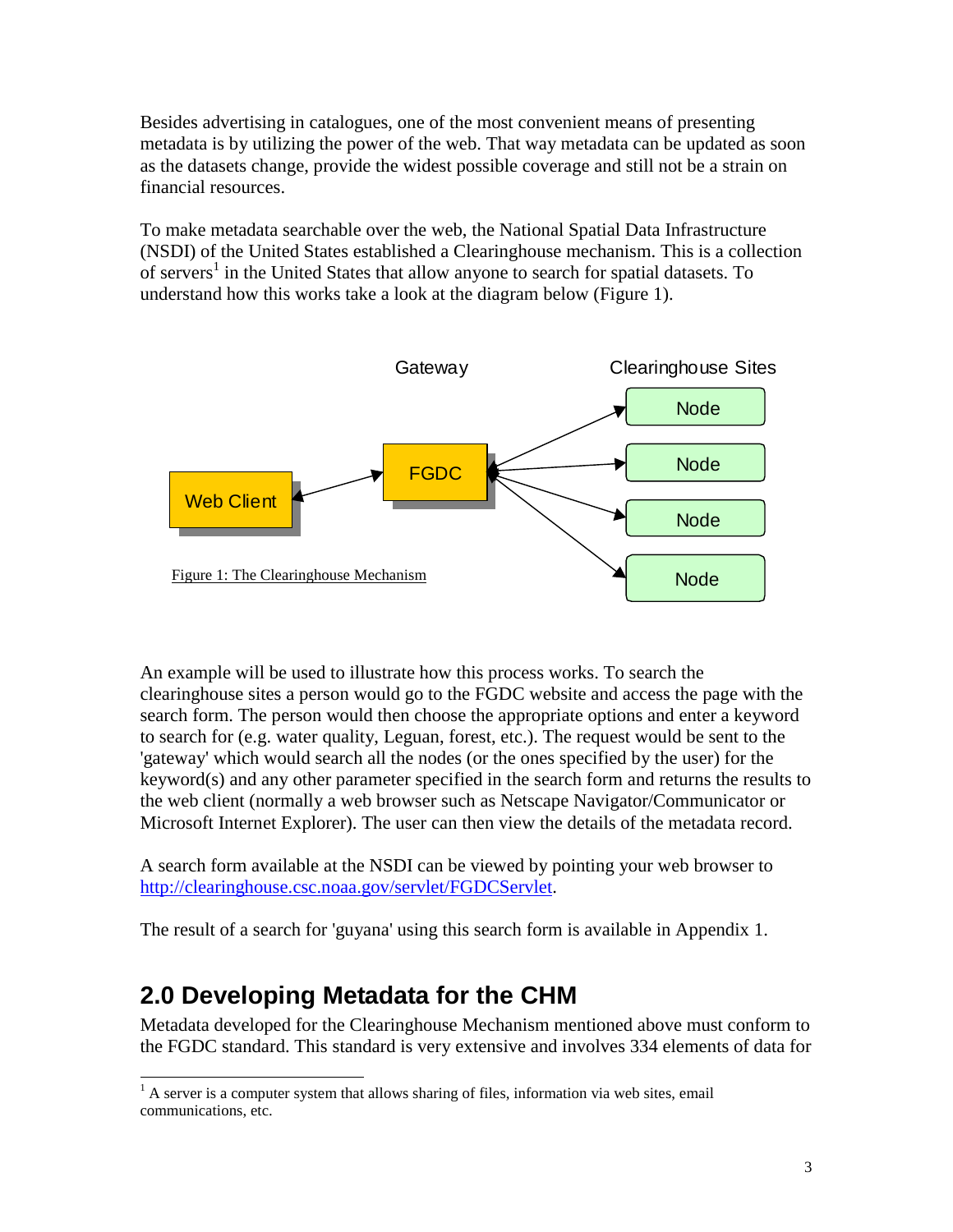<span id="page-4-0"></span>every dataset. This is done to ensure that all dataset could be described adequately. No attempt would be made to cover the entire standard in this document; however, some parts of it would be covered. For more details on this standard please consult the FGDC publication, "Content Standard for Digital Geospatial Metadata Workbook". This publication can be downloaded from the FGDC website which is listed in the reference section of this document.

## *2.1 Steps in developing Metadata*

An attempt would be made to give as broad an overview as possible rather than focus on specific tools and specific procedures. In a nutshell the different processes are listed below. Note however that this is somewhat biased towards the procedures established by the FGDC. Nevertheless, some steps cannot be skipped for the preparation of FGDC compliant metadata.

- 1. Choose metadata tool (software)
- 2. Generate metadata using the tool
- 3. Parse the metadata
- 4. Index the parsed metadata
- 5. Test the indexed parsed metadata for conformity
- 6. Test the indexed parsed metadata on a zserver for conformity
- 7. Register your server on the CHM
- 8. Link to the Clearinghouse interface (i.e. establish a node).

#### **2.1.1 Choose metadata tool**

There are quite a few tools available for creating metadata. Some are free while the others are not. A study done by Prof. Harold Moellering of the Geography Department of the Ohio State University in 1998 found 45 tool that are capable of gathering, compiling, generating and loading metadata in a PC/MAC environment. Only the most popular of these tools would be described below. Some new tools have been developed since then, these include ArcCatalogue and SMMS.

#### **2.1.1.1 Metadata Creation**

#### PC Metalite ([http://edcnts11.cr.usgs.gov/MetaLite/default.htm \)](http://edcnts2.cr.usgs.gov/MetaLite/MetaLite.htm)

Developed by the FGDC for collecting and validating FGDC compliant metadata. Very useful for collecting information from maps and other non-digital spatial information. PC Metalite only makes use of a subset of the full metadata standard.

MetaMaker ([http://www.emtc.nbs.gov/http\\_data/emtc\\_spatial/applications/nbiimker.html\)](http://www.emtc.nbs.gov/http_data/emtc_spatial/applications/nbiimker.html)  Developed by the Biological Resources Division, United States Geological Surveys. It adds a special biological extension to the FGDC standard.

ArcView Metadata Collector ([http://www.csc.noaa.gov/metadata/text/download.html\)](http://www.csc.noaa.gov/metadata/text/download.html) An ArcView extension designed by the National Oceanic and Atmospheric Administration (NOAA) for capturing metadata from themes within ArcView.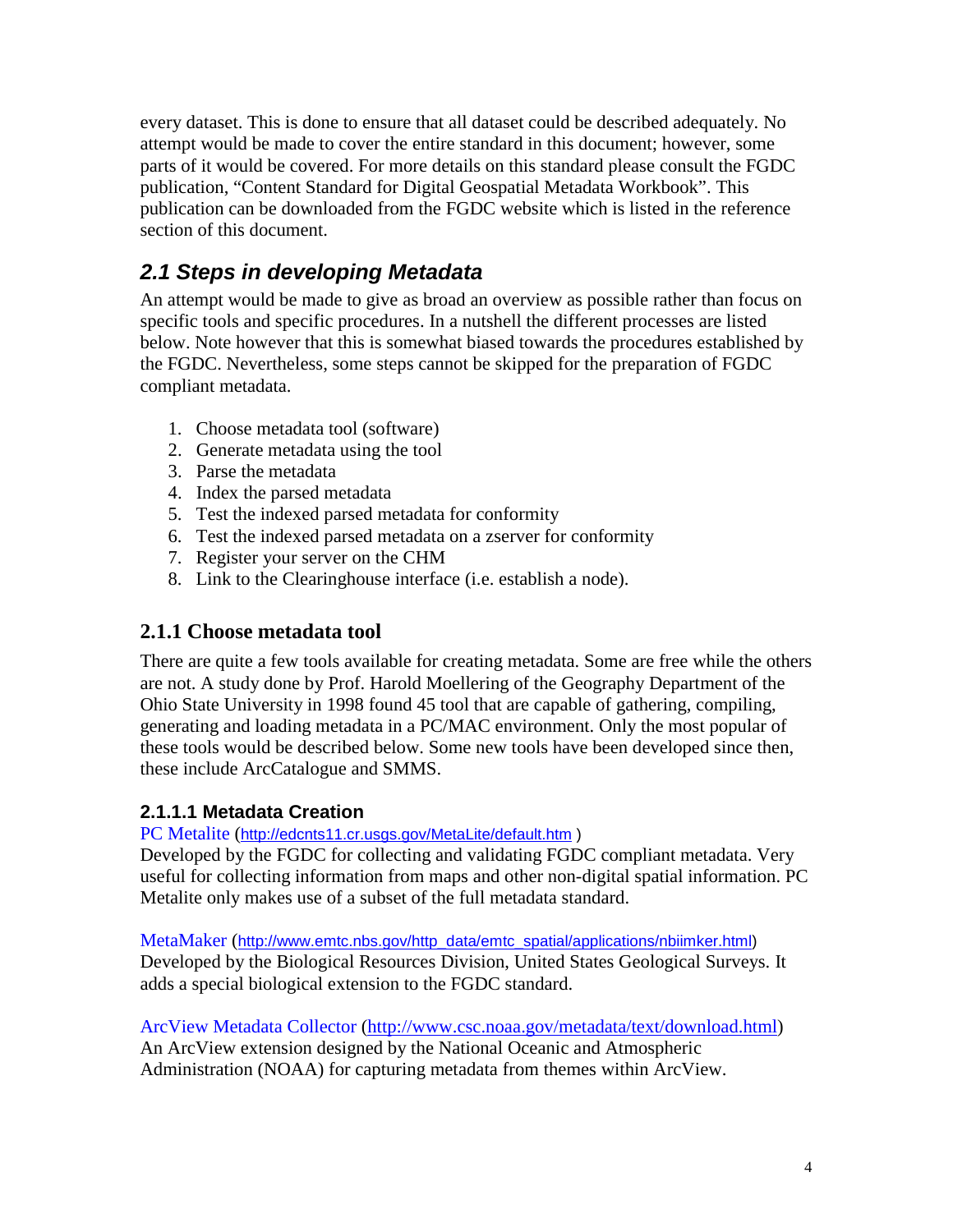#### <span id="page-5-0"></span>ArcCatalog (ht[tp://www.esri.com/software/arcinfo/index.html\)](http://www.esri.com/software/arcinfo/index.html)

One of the many tools included with ArcInfo 8.x which is developed by Environmental Systems Research Institute, Inc. (ESRI). This tool generates FGDC compliant metadata among other things. It helps by extracting certain information from the dataset like the bounding coordinates; similar to ArcView Metadata Collector, but much more powerful.

#### SMMS (Spatial Meta-data Management System; [http://www.rtseusa.com\)](http://www.rtseusa.com/)

Commercial metadata tool developed by RTSe USA. This tool has lots of good features such as user defined fields, extraction of certain data from digital datasets (shapefiles, ArcInfo coverages, etc.), built in searching, support for the biological extension, reusable keyword list, metadata templates, data reuse and it is compliant with the FGDC standard.

Additional tools for capturing metadata include Corpsmet 95, xtme, MetaLite.AML and Document.AML.

#### **2.1.1.2 Metadata Validation**

#### mp (Metadata Parser)

This program is a compiler to parse formal metadata, checking the syntax against the FGDC Content Standard for Digital Geospatial Metadata and generating outputs in HTML, SGML, XML, text and DIF format for use in clearinghouse, metadata sharing and on web servers. It was developed by Peter N. Schweitzer of the USGS.

#### cns (Chew and Spit)

A pre-parser developed by Peter N. Schweitzer of the USGS for formal metadata designed to assist metadata managers to convert records that cannot be parsed by **mp** into records that can be parsed by **mp**. This is especially useful for metadata created using other software and which has to be formatted for the National Spatial Data Clearinghouse.

#### Stomp

Stomp is a utility that converts metadata expressed in well-crafted SGML into a form suitable for input into **mp**. It was developed by Peter N. Schweitzer of the USGS.

#### **2.1.1.3 Search and Retrieval**

#### **Isite**

Developed by the Clearinghouse for Networked Information Discovery and Retrieval (CNIDR). Isite is a complete Internet Information System; it integrates database systems with other open Internet systems and protocols such as the World Wide Web, Gopher, electronic mail and, primarily, ANSI/NISO Z39.50. The primary protocol, Z39.50, offers a variety of search and retrieval facilities suitable for complex database operations. Isite includes Z39.50 communications applications as well as an http to Z39.50 gateway and a complete text search system, Isearch.

For the Caribbean Planning for Adaptation to Global Climate Change (CPACC) project, the national data repositories for the twelve countries involved have all agreed upon the use of a common software for collecting metadata – PC MetaLite. *The rest of this*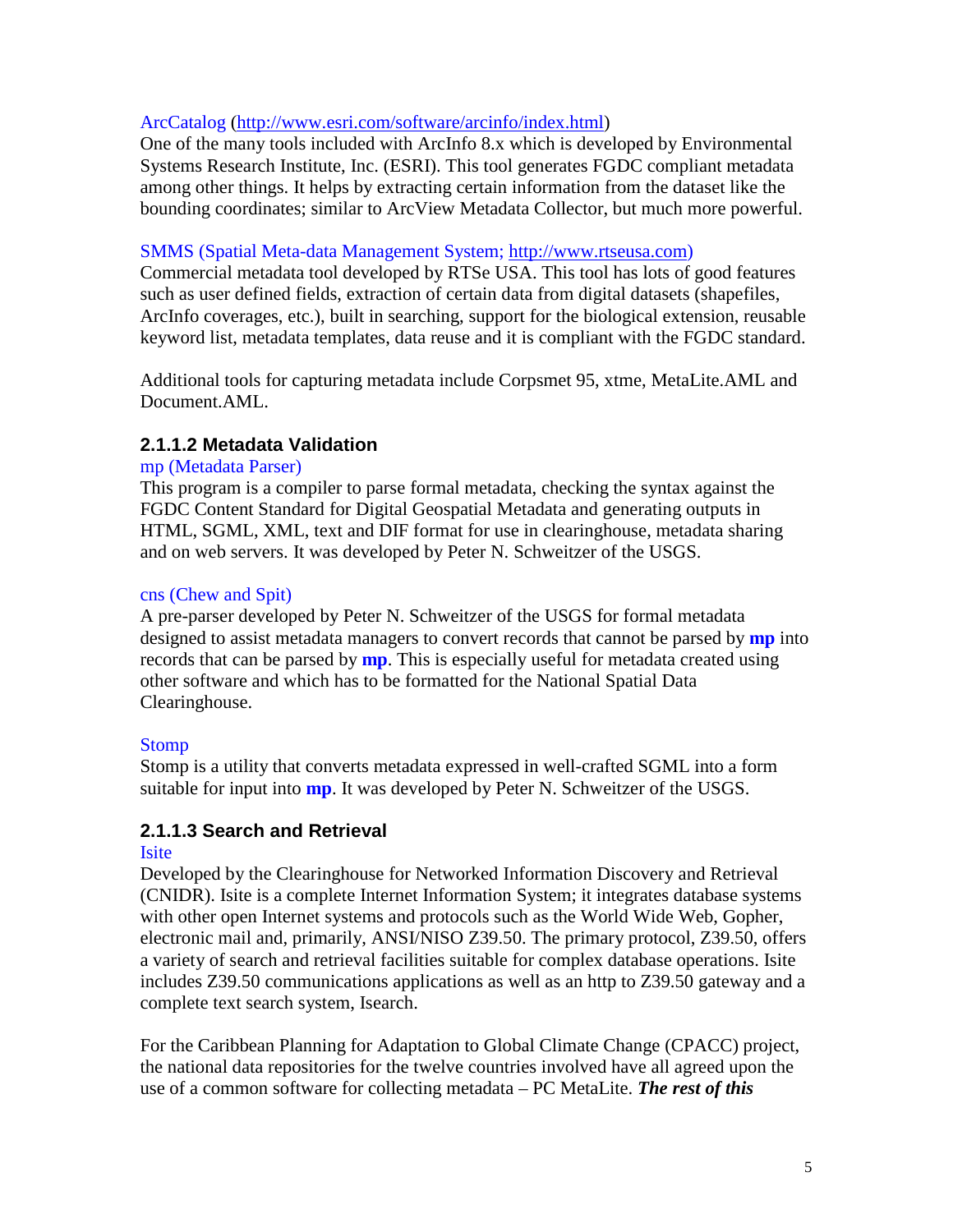<span id="page-6-0"></span>*document focuses on using PC MetaLite and the Isite software almost exclusively for creating and processing metadata.* Once the metadata records are created, using anyone of the software mentioned above, the final files have to be processed with the isite software before they are placed on the CHM. This may involve additional steps such as pre-parsing using the 'cns' software followed by parsing using the 'mp' software.

#### **2.1.2 Generate metadata using the tool**

There are basically two stages in creating metadata at this step.

- 1. Create metadata for data sources using printed forms (see Appendix 2).
- 2. Transfer the data from the printed forms to the computer and make it searchable over the Internet (i.e. create a clearinghouse node).

Obviously these two stages can be combined into one if a computer is available to everyone developing metadata. Unfortunately this may not always be the case. The first component is about 80% of the entire process whereas the other is only 20%. This may seem surprising but it is true.

#### **2.1.2.1 The first stage**

This component involves using the form supplied in Appendix 2 to generate metadata; this would later be transferred to the computer. The form is specifically designed for PC MetaLite.

The metadata created using the form (from Appendix 2) and PC Metalite (see "*The second component*") is in conformance with the metadata standard developed by the FGDC. The form in Appendix 2 is the paper version of PC Metalite.

In order to use the form, relevant sections have extracted and described (to provide guidance) from the full metadata standards workbook developed by the FGDC. Both of these are included in Appendix 2. When in doubt while filling out the form for a particular dataset always consult with the standards workbook (included in Appendix 2). An example showing how to develop metadata from 'raw data' is given in Appendix 3.

#### **2.1.2.2 The second stage**

This component involves either transferring the data from the metadata form (Appendix 2) into PC Metalite or entering it directly into PC Metalite. PC Metalite is quite user friendly (due to its simple User Interface) and anyone who has used Microsoft Windows for a while will find it easy to use. Some words of caution when entering data into PC Metalite:

- Never leave any field blank use 'none' or 'not applicable'. This would generate errors when parsing the records.
- Never use ' $>$ ' or ' $<$ ' signs (i.e. 'greater than' or 'less than' signs). These confuse the isite software.
- Never leave **spaces** at the end of dates in date fields. These result in errors while processing the records with the isite software.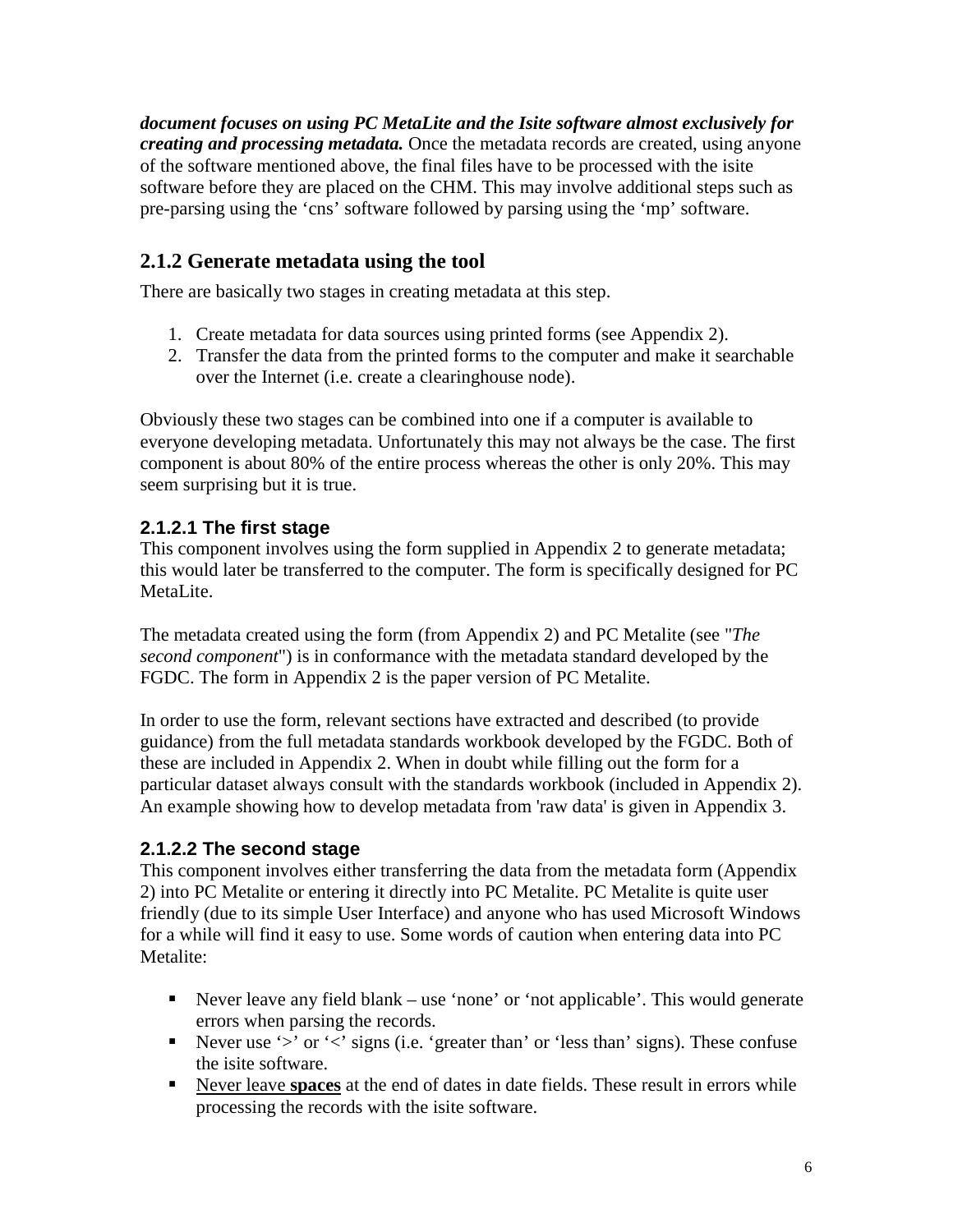<span id="page-7-0"></span> Never leave spaces in export names. Apparently this prevents the isite software from indexing those records.

One very handy feature of PC Metalite is its ability to duplicate records. This is extremely useful when documenting spatial datasets that vary very little from one dataset to another like maps and digitised layers from the same maps. PC Metalite also contains an online help which is very useful if you get stuck along the way.

#### **2.1.3 Parse the metadata**

This is done by exporting the records from PC Metalite. PC Metalite installs 'mp' during its installation process and clicking or selecting "export" invokes 'mp' to do the parsing. After the parsing any errors encountered by 'mp' are displayed. These should be taken seriously and corrected before any further processing. At the end a minimum of three files should be produced. These should look something like "exortname.txt", "exportname.sgml" and "exportname.html" where exportname is the name given to the record at the beginning of its creation. An additional "exportname.err" file would be generated. This file contains the error report generated by 'mp' just after it parses the record. These files should be deleted just before processing with the isite software since they take up additional space and serves no other purpose (provided that no errors were reported after parsing).

For software other than PC Metalite, parsing the records may not be as simple as the steps described above and I would not go into them in details. Additional steps that have to be taken may include pre-parsing using 'cns' software and parsing using the 'mp' software. Both of these steps may have to be done manually.

#### **2.1.4 Index the parsed metadata**

This step follows the one above and involves using the isite software. The isite software can be obtained free from the FGDC through their web site. As mentioned above, when you're satisfied that the metadata records are error free and are completed to your liking, delete the .err files. A good management practice is to place all the files in one folder or create different 'thematic' folders within one folder. This ensures all the metadata records are together. A setup might look like the following:



After doing the above go to the command prompt in Windows. It should look something like this: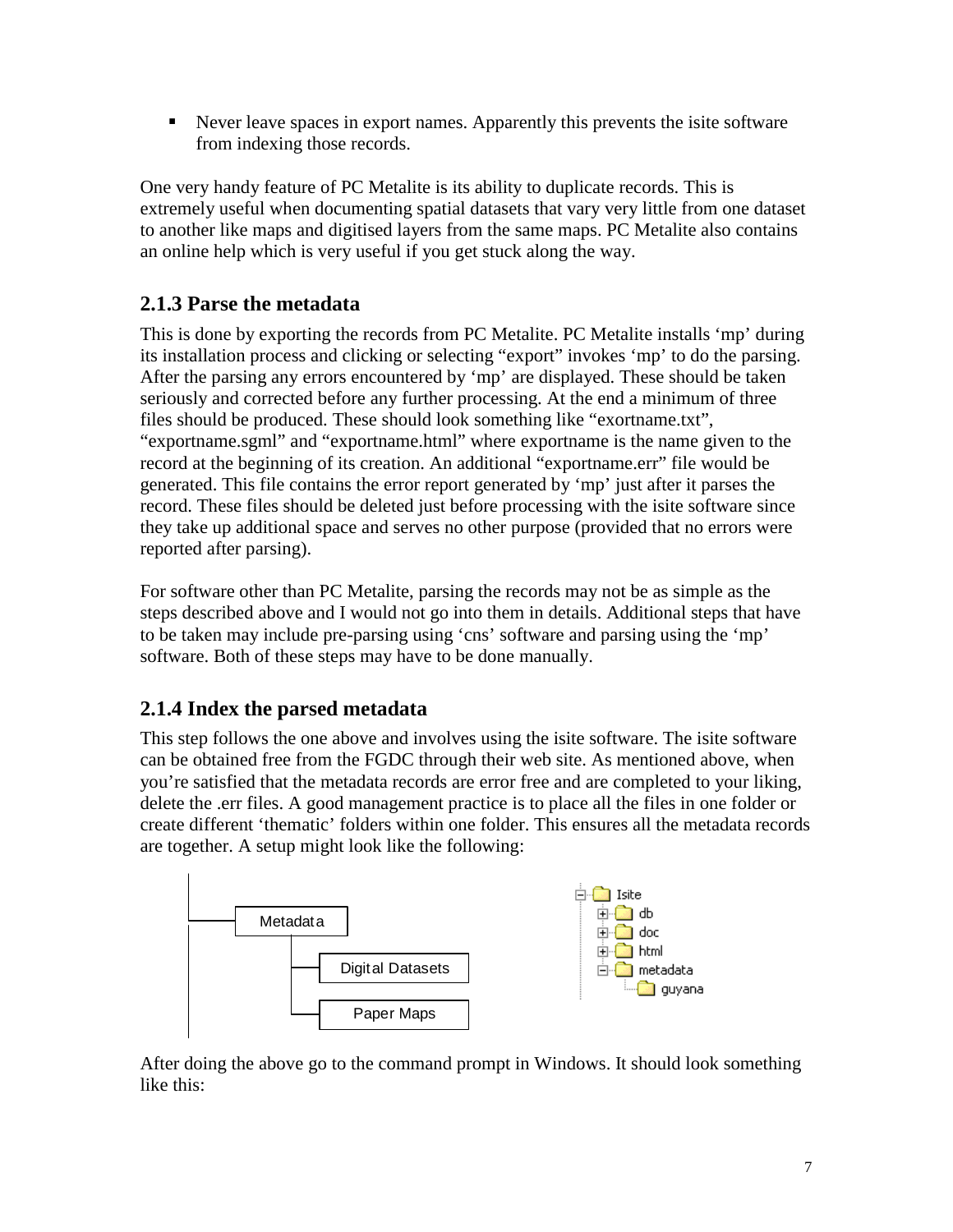

Next go to the isite folder. If you don't already have it create a directory/folder (a good name is 'db' or 'index') to hold the indexed data by typing the following at the command prompt. It may help to place all the metadata records within the isite folder using the structure proposed above. That way everything is together.

```
D:\Isite>mkdir db
```


Then issue the following command:

```
D:\Isite> iindex –d d:\isite\db\[DB] –t fgdc –o
fieldtype=fgdc.fields [datafiles]
```
- [DB] is the name of the database you want to create. It stores all the indexed data.
- □ [datafiles] contains the path to your metadata records.

A command may look something like the following:



In this case the **database [DB]** name is **Guyana** and the [**datafiles]** are found at **d:\isite\metadata\guyana\\*.sgml**. The most common problem encountered is incorrect pathnames to the data or database. This step would also highlight any internal problems with the metadata records that may have escaped PC MetaLite and 'mp'.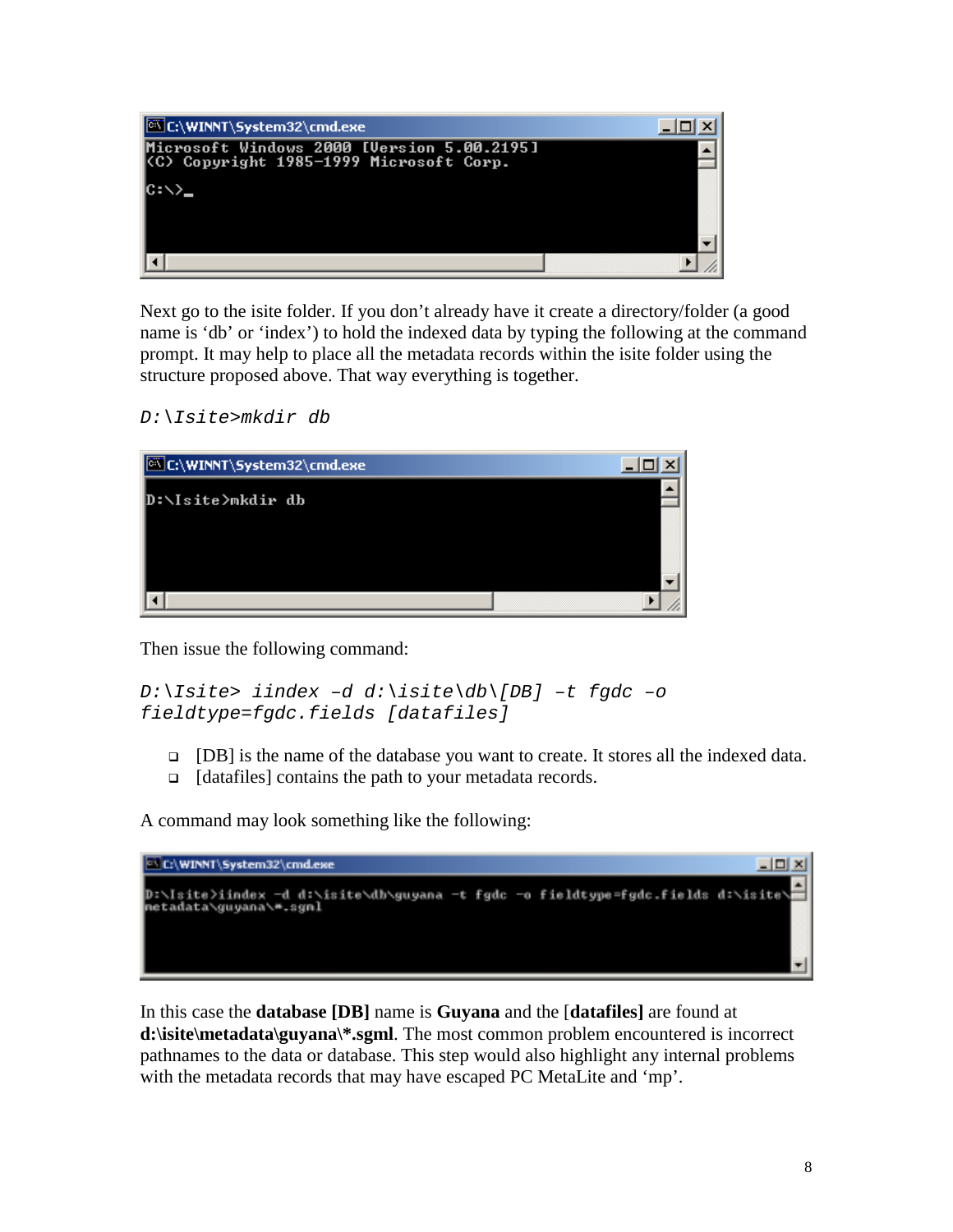#### <span id="page-9-0"></span>**2.1.5 Test the indexed parsed metadata for conformity**

Next test the indexed metadata locally. To do this go to the root (D:\isite>) of the isite directory and issue the following command.

D:\Isite>isearch –d d:\isite\db\[DB] [Query Terms]

- $\Box$  [DB] is the database name just like above.
- $\Box$  [Query Terms] is the data you want to find. This searches the indexed data contained in **[DB]** for the **[Query Terms]**. If you need help type "isite" at the command prompt. A command with results may look like the following:



To view the result, type the number associated with the result you want to view at the command prompt.

When this step is finished and you observe no errors, it is time to move on to the next step.

#### **2.1.6 Test the indexed parsed metadata on a zserver for conformity**

This step tests the indexed metadata records on a zserver. Before you can do this a few configurations have to be made. The first involve editing the 'sapi.ini'. This file is located in the isite directory and can be edited with any text editor such as Windows Notepad. The contents of the file would look like the text box on the following page. Each database that you want to make searchable should be listed in this file using the format below:

[DB Name] Type=ISEARCH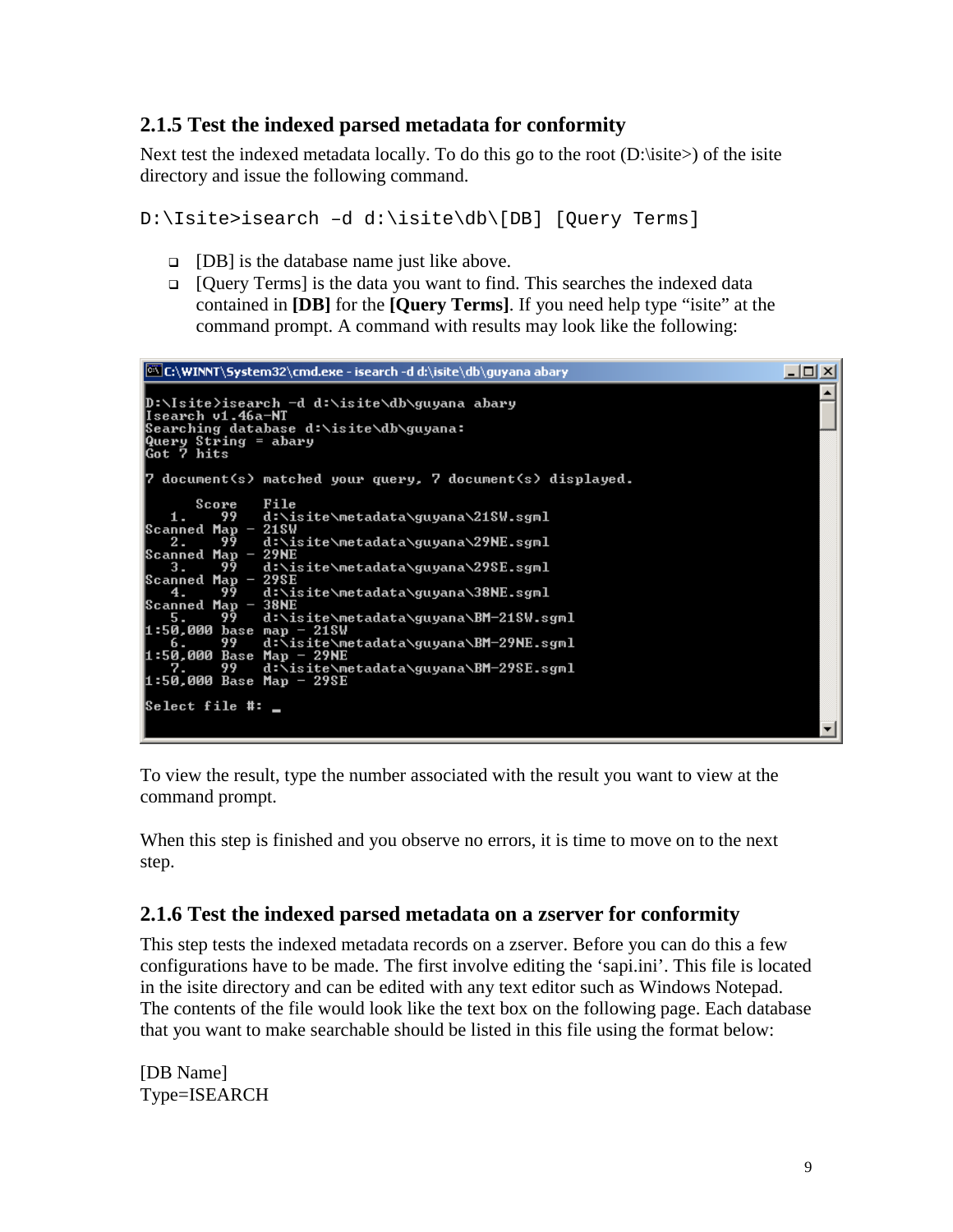Location=[DB Path] FieldMaps=bib1.fgdcmap,gils.fgdcmap,geo.fgdcmap

The database name [DB Name] must match the name entered in 'zserver.ini' discussed below. These names should be taken from one of the names given to the databases created in 2.1.4 above with the iindex software. The database path [DB Path] points to where the database index resides. Note that only the items in squared brackets [ ] have to be changed, the others remain as they are. To see how this is done take a look at the text box below.

```
# Example sapi.ini file 
# 
# See doc/isite.ps or doc/untested_guide.html for full details. 
# 
# If you create a database with Iindex called TESTHTML and store that index in 
# /tmp, this file will work as is. 
# 
[Default] 
[TESTHTML] 
Type=ISEARCH 
Location=c:\temp 
# 
# Default FieldMap is bib1. In this case, any entries in mymap.ini will 
# override those in bib1.map. 
# 
FieldMaps=my.map 
[guyana] 
Type=ISEARCH 
Location=d:\isite\db 
FieldMaps=bib1.fgdcmap,gils.fgdcmap,geo.fgdcmap
#[jamaica] 
#Type=ISEARCH 
#Location=d:\isite\db 
#FieldMaps=bib1.fgdcmap,gils.fgdcmap,geo.fgdcmap 
#[stest] 
#Type=SCRIPT 
# 
# Location is the name of the script used to conduct the search 
# It is called with the command line: 
# <location> <result-file-name> <query> 
#Location=Search.bat 
# 
# 
# GetFull is the name of the script used to retrieve full records 
# It is called with the command line: 
# <get-full> <result-file-name> <record-key> 
#GetFull=Get.bat 
# 
#Results=c:\ 
#FieldMaps=bib1.map
```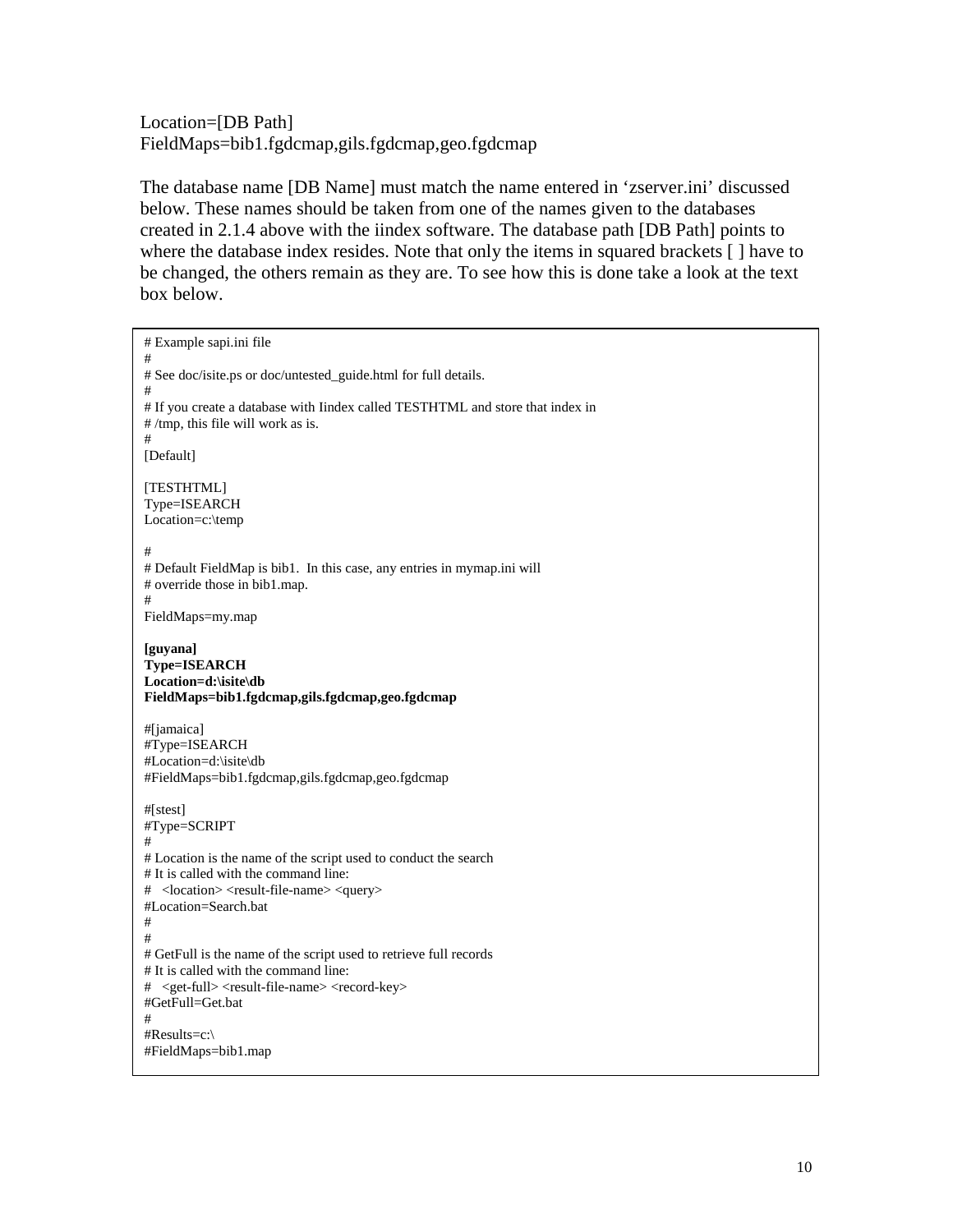One of the databases listed is [guyana] and the path to the database is d:\isite\db\. The entire database configuration is bold (used here for illustration purposes). Note that multiply databases can be listed and the ones you do not want to be searched can be 'commented' out as in the [jamaica] database above. The '#' sign placed in front of anything is used to denote a comment. The zserver ignores all comments.

Next you will have to edit the 'zserver.ini' file. This file is also located within the isite directory and can also be edited with a text editor such as Windows Notepad. This file should look like the text box below.

```
# Example zserver Configuration File 
# 
# Please read doc/isite.ps or http://vinca.cnidr.org/software/Isite/Isite.html 
# for more information on this file. 
# 
# This is the Server Information Group 
[Default] 
# 
# What detail of debugging information would you like printed to the screen? 
# 
# Valid values are 0-9 ranging from less to more debugging information. 
# 
DebugLevel=5 
# 
# Do you want to run the server as a forking daemon or a single connection 
# server? Note that INETD doesn't mean you have to run under inetd, just 
# that the server will accept a single client connection and then exit. 
# 
# STANDALONE or INETD 
# 
ServerType=STANDALONE 
#ServerType=INETD 
# 
# What TCP port number for the server? 
# 
Port=6668 
# 
# What is the maximum number of simultaneous client connections you'll accept? 
# 
MaxSessions=50 
# 
# What is the FULL FILENAME of your Search API configuration file? 
# 
# For example, "SAPI=c:\windows\system32\sapi.ini" 
# 
SAPI=d:\isite\sapi.ini 
# 
# Access (transfer) log filename 
# 
AccessLog=zserver_access.log 
# 
# From the list of databases available in your sapi.ini file, which ones 
# do you want clients to have access to (comma-delimited, no spaces)?
#
```
Five lines in this file have to be edited. These are listed below.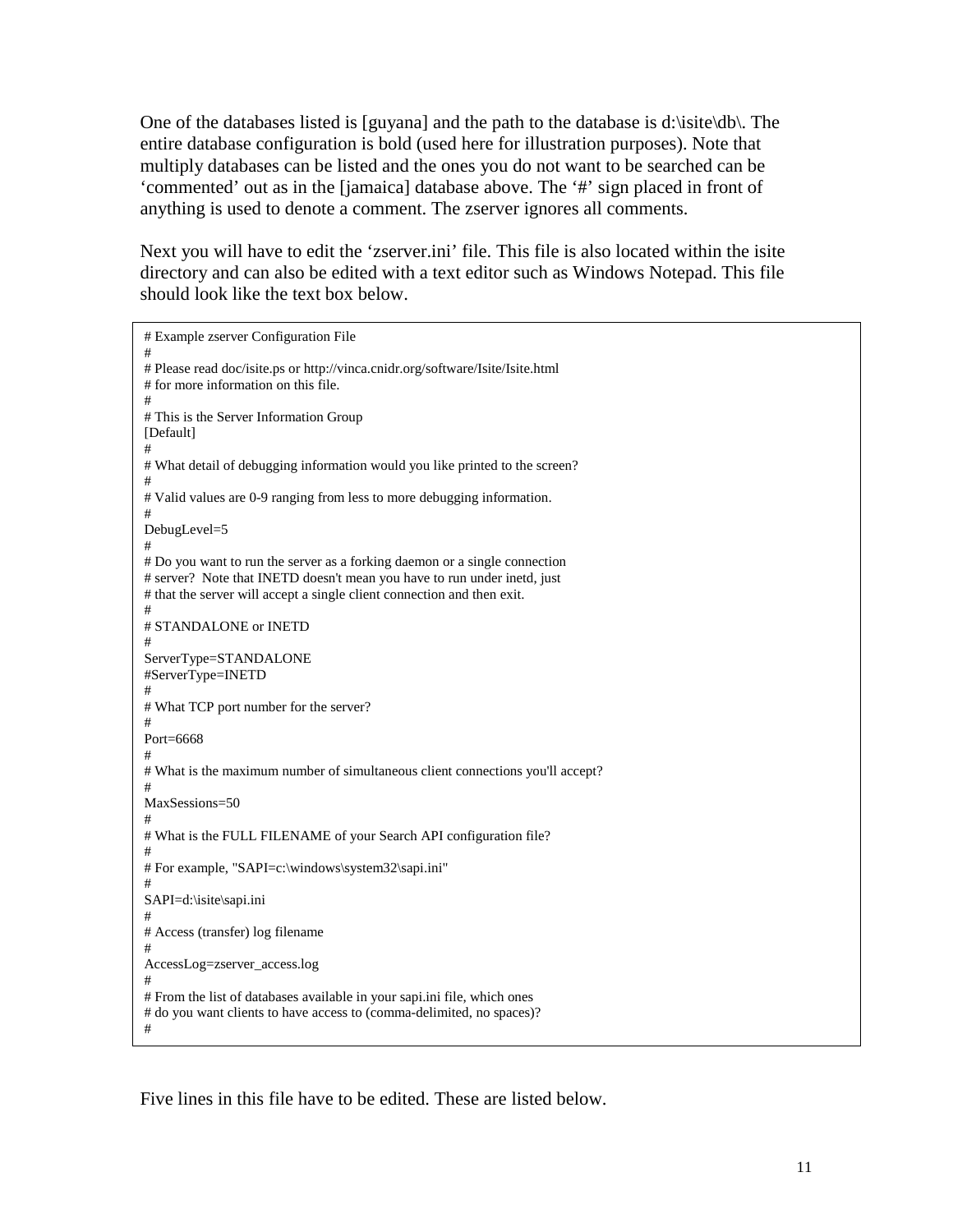- 1. DebugLevel=5
- 2. ServerType=STANDALONE
- 3. Port=[Port Number]
- 4. SAPI=[sapi.ini path]
- 5. DBList=[DB Name1],[DB Name2], …

Help with assigning configuration settings are given as comments in the file above. You can accept the default settings in lines 1 and 2 above. The port number defines the port zserver listens to connections on. It can be any unused port. Again, it may be best to accept the default port number of 6668. The 'sapi.ini path' defines the location of the sapi.ini file. In our example it is 'd:\isite\sapi.ini'. The database list lists the databases that are defined in the 'sapi.ini' file. In our example it is only one – guyana. Additional databases are added to the list and separated by comas with **no space** between the coma and the next database name.

In a command window, while in the isite directory type 'zserver' to start the server. The 'zserver' first reads the 'zserver.ini' file and starts "listening" for client processes. A successfully mounted database should look like the following:



To stop the server press CTRL and C simultaneously within the command window.

Next start another command window and navigate to the isite directory. You will now test the zserver using the zclient. **The zserver must be running in order to perform a search.** To perform a search type the following at the command prompt:

```
D:\Isite>zclient [server] [port] [DB] [Query Terms]
```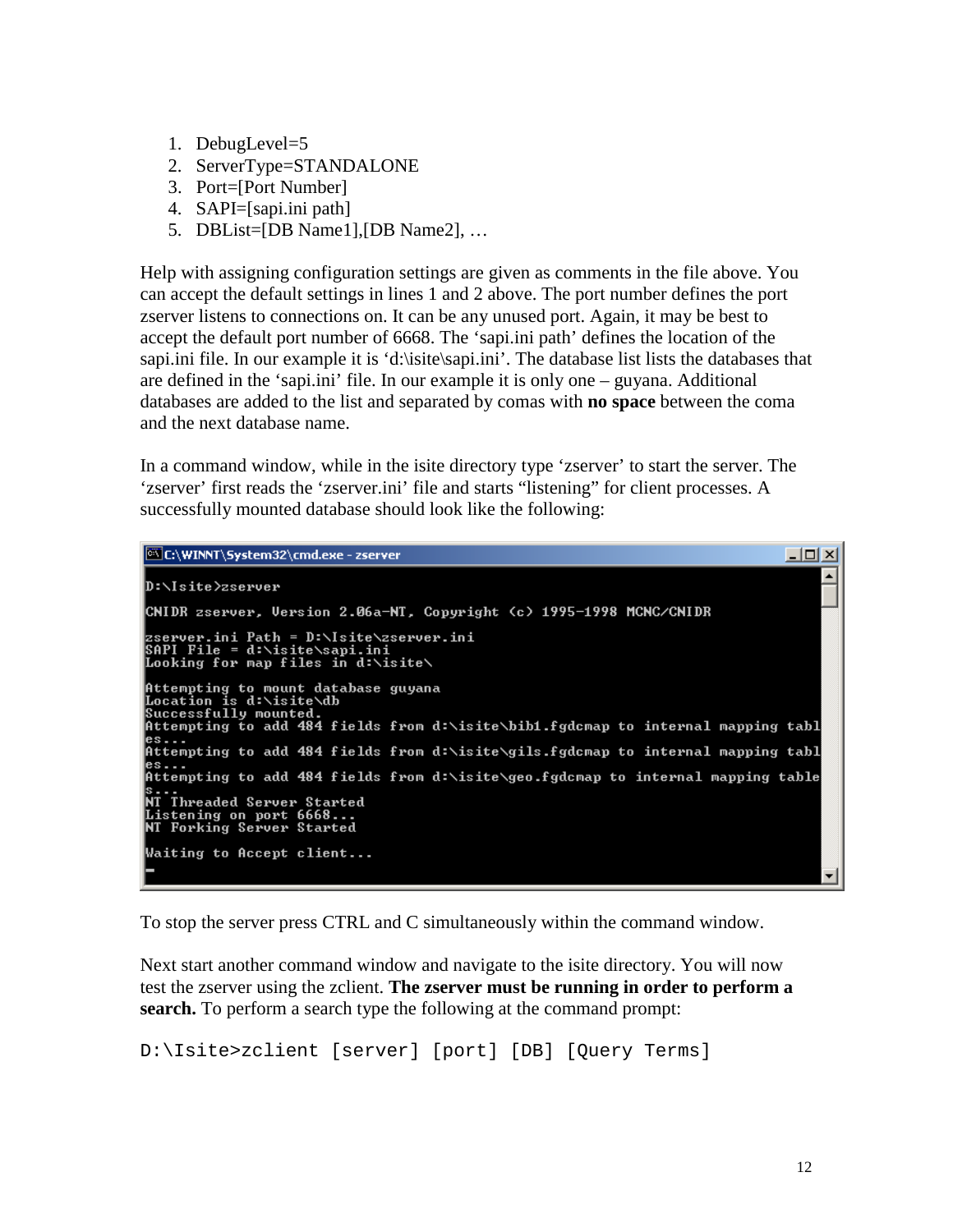- [server] is the server you want to search. To search your PC use "localhost" as the server or to search another PC connected to a network running the zserver use the PC name as the server.
- $\Box$  The [port] should be the same as the port number used in the 'zserver.ini' file. If the default is used, that would be 6668.
- [DB] is the database you want to search, this should be taken from the 'Dblist' in the 'zserver.ini' file above.
- □ [Query Terms] is the data you wish to find.

A successful search for the word 'enmore' from the database 'guyana' on a local PC should look like the following:



The requests sent out by the zclient and the subsequent processing are reflected in the zserver command windows as illustrated below:

```
C:\WINNT\System32\cmd.exe - zserver
                                                                                                                                                                                \Box\Box\timesThere were 4 hits.<br>Client has closed. Reason: Finished<br>Connection has arrived...
                                                                                                                                                                                          ᅬ
Now up to<br>Now up to<br>DebugLevel=2 child process(es)
\overline{\text{Received}} connection - threaded server is responding...
                                                                                                                                      Back to 1 child proces
ls(es)
Waiting to Accept client...<br>Searching ISEARCH Database guyana<br>Searching using a OPSTACK based query
Searching using a OPSTACK based query<br>Query type is 1<br>Attribute Set ID = 1.2.840.10003.3.1<br>Decoding AttributesPlusTerm.<br>Decoding attr list<br>des-1016<br>1 attrs avail<br>Manuing Attributed 1.2.840.10003.3.1
uss-asuo<br>Mapping: AttrSetId=1.2.840.10003.3.1<br>Mapping: Converting field from 'BIB1/1016' to Any<br>Ierm = "enmore"
There were 4 hits.
```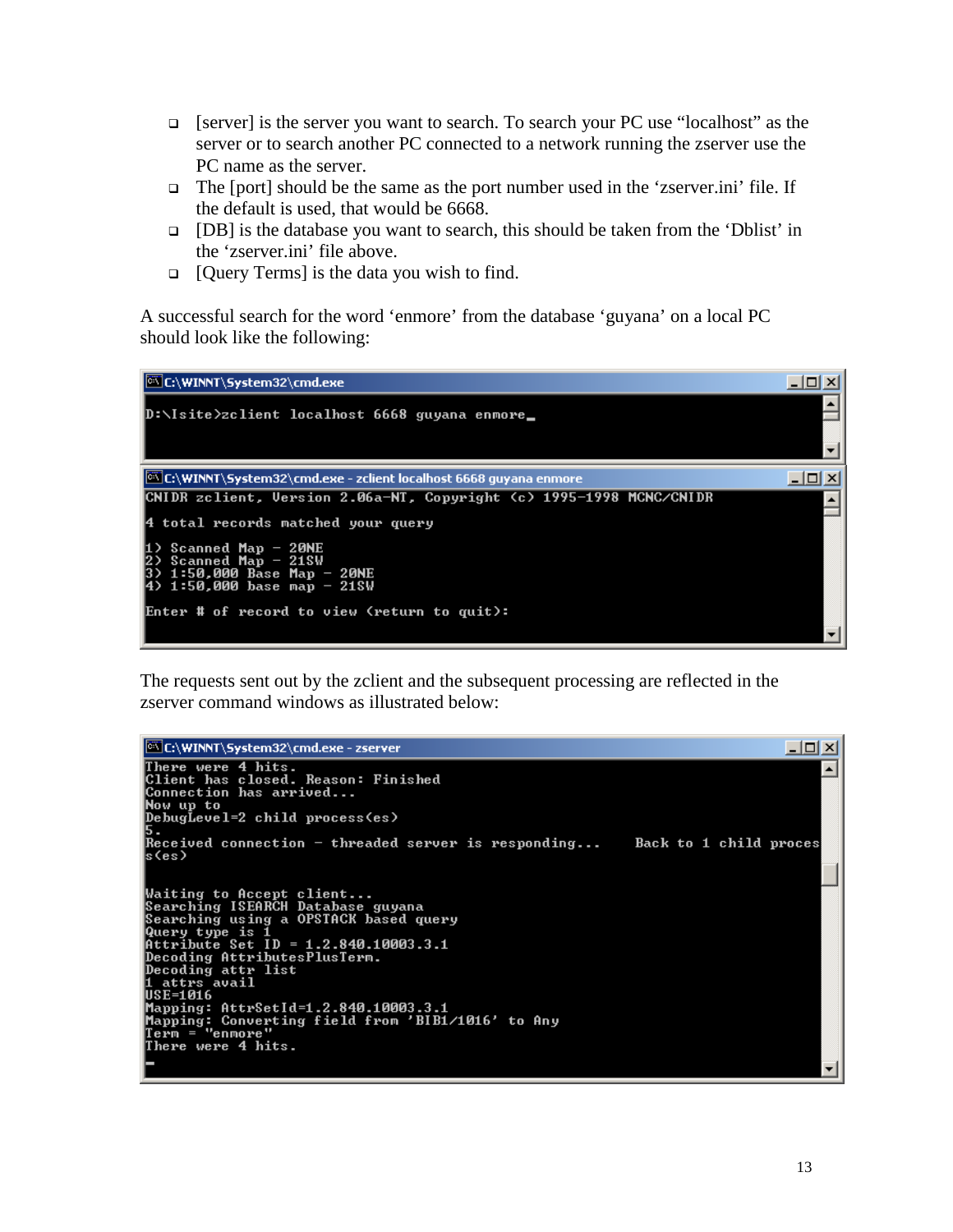<span id="page-14-0"></span>Bear in mind that each step described above depends on the error-free completion of the preceding step. You can view this as quality checks for the metadata records. The entire process ensures that when the metadata records are available for searching on the clearinghouse mechanism, they are as error free as possible.

#### **2.1.7 Register your server on the CHM**

This step is done by registering your node through the FGDC website at [http://www.fgdc.gov/clearinghouse/clearinghouse.html.](http://www.fgdc.gov/clearinghouse/clearinghouse.html) You can view the requirements by going to the web site URL listed above.

#### **2.1.8 Link to the Clearinghouse interface**

After registering your node you will be required to put it online (this means 24/7). The FGDC will then test your node and when they are happy with the outcome it would be added to the FGDC clearinghouse registry. This means that it would be searchable like any other node in the FGDC clearinghouse registry.

# **3.0 Resources**

The following resources are meant to supplement this workbook. Most of these resources are web based, hence, an Internet connection would be required to view them. Keep in mind that this is a limited list and anyone with an Internet connection can perform a search for metadata and receive much more links than the ones listed below.

- 1. Federal Geographic Data Committee, 1995, "Content Standards for Digital Geospatial Metadata Workbook", Washington, Federal Geographic Data Committee.
- 2. [http://www.fgdc.gov](http://www.fgdc.gov/)  Federal Geographic Data Committee home page. This site provides extensive information on metadata. It also includes the clearinghouse mechanism through which anyone can search metadata nodes around the world.
- 3. [http://clearinghouse.csc.noaa.gov/servlet/NOAA\\_CSCgateway](http://clearinghouse.csc.noaa.gov/servlet/NOAA_CSCgateway)  web page containing a search form for searching nodes around the world.
- 4. <http://rat.lic.wisc.edu/metadata/metaprim.htm> National States Geographic Information Council (NSGIC) primer on metadata.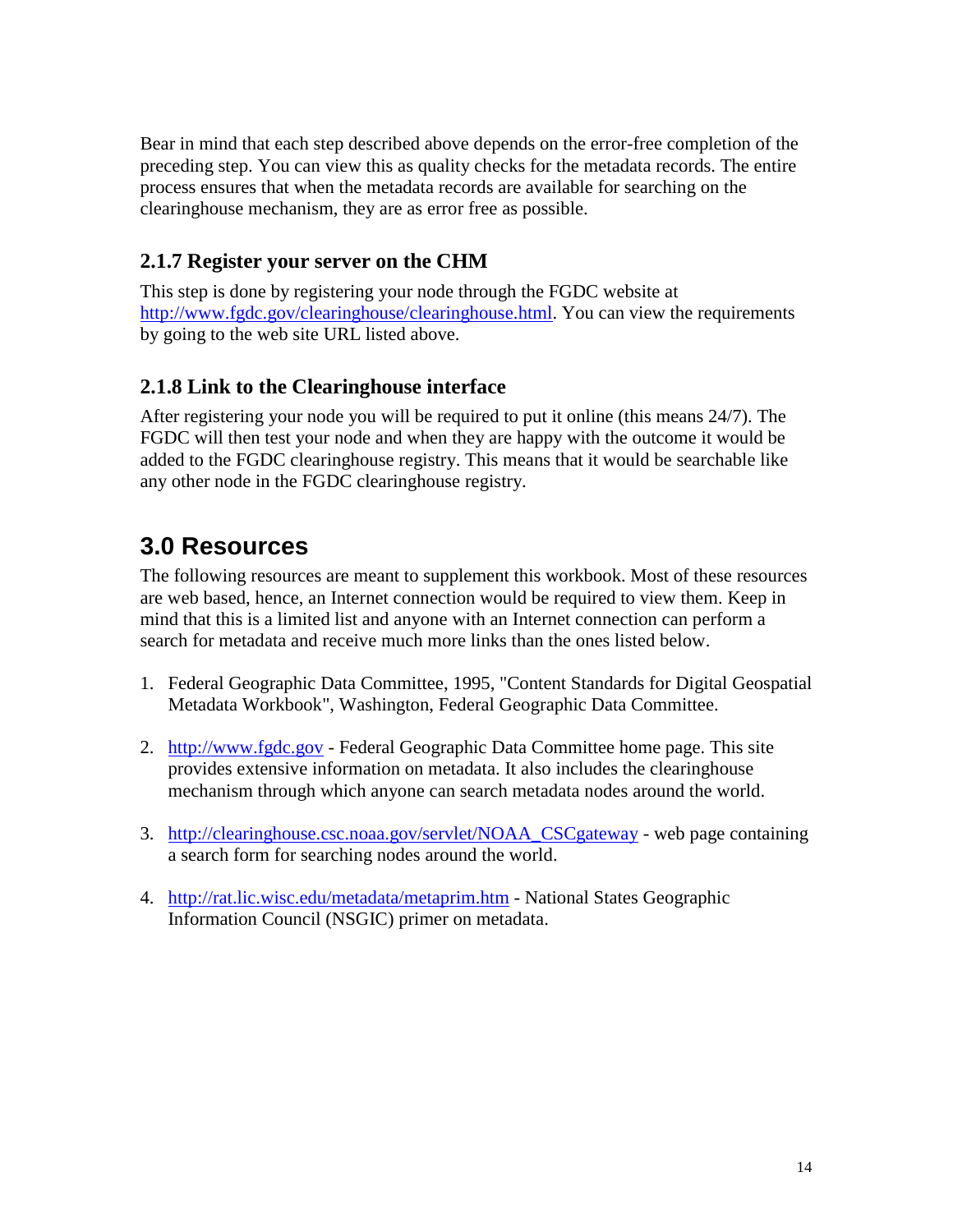# **Appendix 1**

# *Search Results for Guyana*

<span id="page-15-0"></span>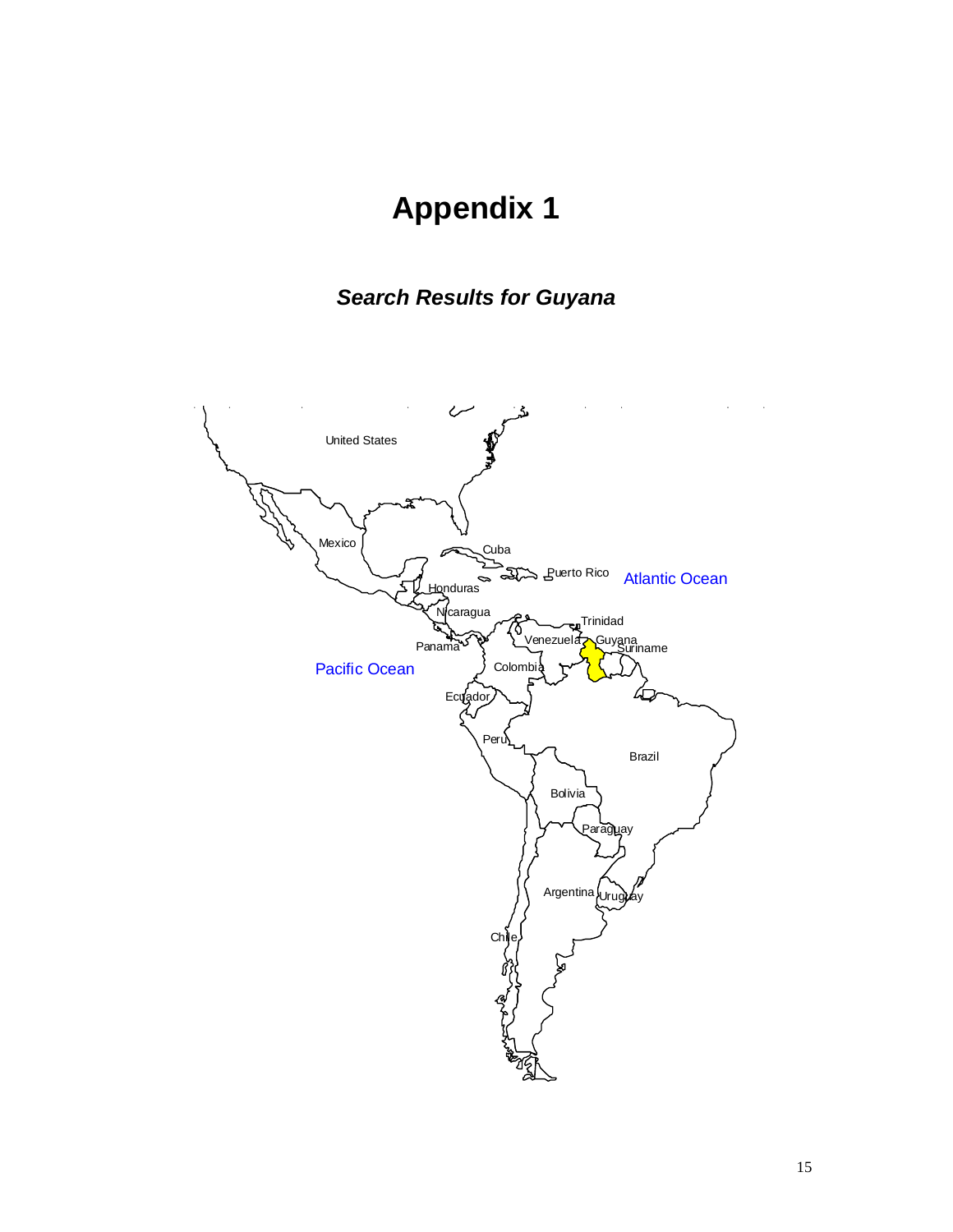# **National Spatial Data Infrastructure Clearinghouse Search Results**

**You are currently viewing record 1 out of 3 matches from database** *Caribbean Environment Programme.*

**Next Search Again** 

*Having troubles using this software to find what you need? Click here to send us a message*

# **Guyana**

## **Metadata:**

- Identification\_Information
- Spatial\_Data\_Organization\_Information
- Distribution\_Information
- Metadata Reference Information

#### *Identification\_Information:*

*Citation:*

*Citation\_Information:*

*Originator:*

Information Systems Management of Marine and Coastal Resources (CEPNET)

*Publication\_Date:* 19970609

*Title:* Guyana

*Edition:* 1.0

*Geospatial\_Data\_Presentation\_Form:* map

*Publication\_Information:*

*Publication\_Place:* Kingston, Jamaica

*Publisher:* The Caribbean Environment Programme (CEP)

*Online\_Linkage:* <URL:http://www.cep.unep.org/data/caribbean/caribbean.html>

#### *Description:*

*Abstract:*

The Regional Programme on Information Systems Management of Marine and Coastal Resources (CEPNET) extracted the Republic of Guyana coverage from the Digital Chart of the World (DCW) data base. The dataset is a digital line, point and area representation of selected base categories of geographic features and characteristics of these features. The data structure is based on graph theory, in which a two-dimensional arrangement is expressed as a set of spatial objects in a manner that explicitly expresses logical relationships. This concept is used to encode the spatial relationships between the objects, including adjacency and connectivity between objects and topologically structured data files to support graphic applications.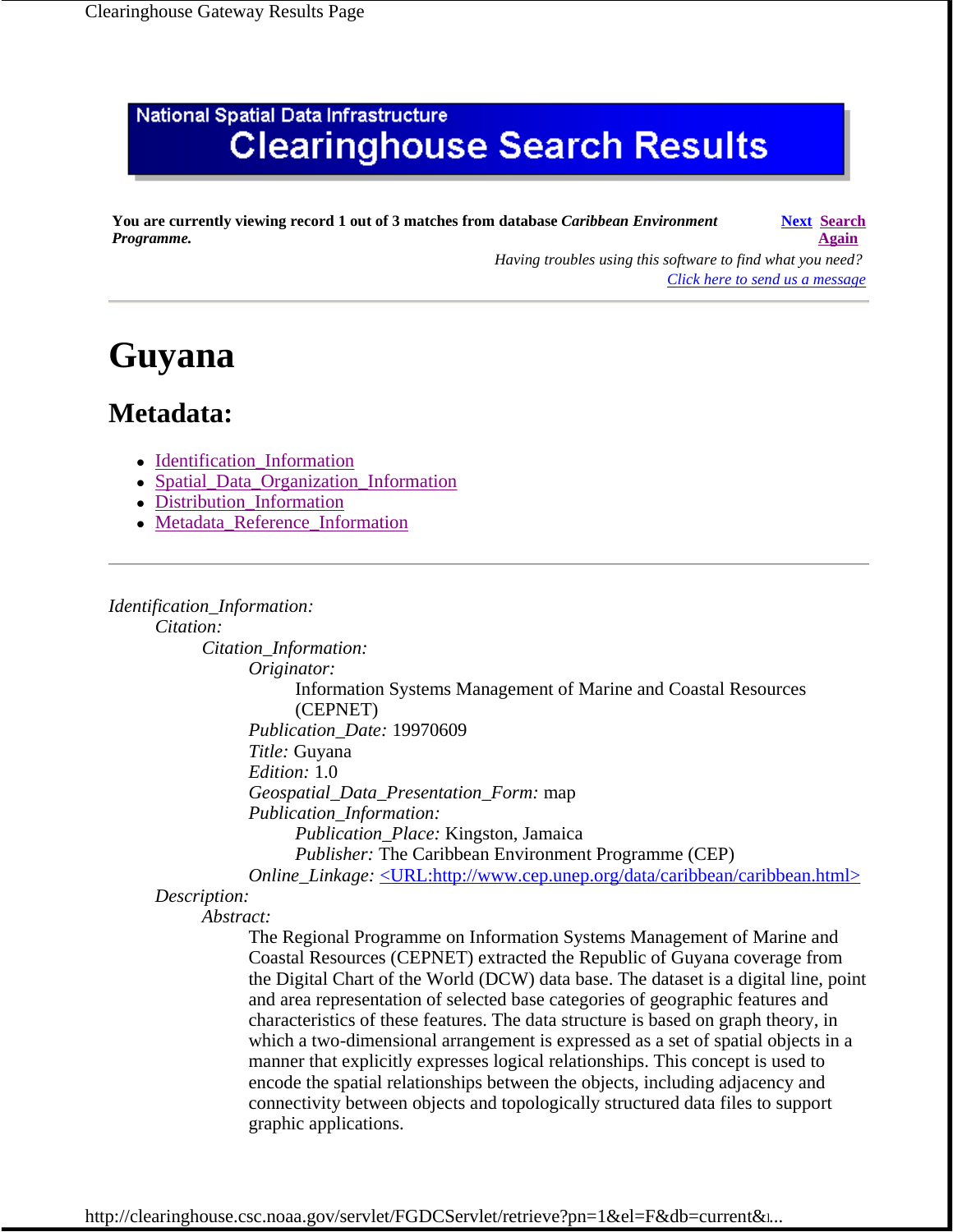The Guyana data set depicts information about geographic features on or near the surface of the Earth. The geographic features are represented in a six layer digital data set which include a drainage network layer, road network layer, land use layer, political and administative boundaries layer, cities layer and a towns layer.

*Purpose:*

The Guyana data set was created by the Regional Programme on Information Systems Management of Marine and Coastal Resources (CEPNET) to develop an Information Management System (IMS) using a Geographic Information System (GIS) software package.

*Supplemental\_Information:*

The Caribbean Environment Programme (CEP) emerged as result of many years of work by governmental and non-governmental representatives of the Caribbean community, assisted by the United Nations Environment Programme (UNEP), Inter-American Development Bank (IDB) and the Economic Commission for Latin America and the Caribbean (ECLAC). The states and territories of the Wider Caribbean Region have joined in pursuit of a common goal - protection of the marine and coastal environment through the promotion of balanced and sustainable economic development and in the development of an Information Management System (IMS) to strengthen the coastal and marine resource management capabilities.

*Time\_Period\_of\_Content:*

*Time\_Period\_Information: Range\_of\_Dates/Times: Beginning\_Date:* 0000 *Ending\_Date:* present *Currentness\_Reference:* ground condition

*Status:*

*Progress:* Complete

*Maintenance\_and\_Update\_Frequency:* Continually

*Spatial\_Domain:*

*Bounding\_Coordinates:*

*West\_Bounding\_Coordinate:* -61.396 *East\_Bounding\_Coordinate:* -56.480 *North\_Bounding\_Coordinate:* 8.558 *South\_Bounding\_Coordinate:* 1.175

#### *Keywords:*

*Theme:*

*Theme\_Keyword\_Thesaurus:* None *Theme\_Keyword:* Administrative *Theme\_Keyword:* Border *Theme\_Keyword:* Boundary *Theme\_Keyword:* Cities *Theme\_Keyword:* Coastline *Theme\_Keyword:* Drainage *Theme\_Keyword:* Land Cover *Theme\_Keyword:* Land Use *Theme\_Keyword:* Layers *Theme\_Keyword:* National *Theme\_Keyword:* Parish Name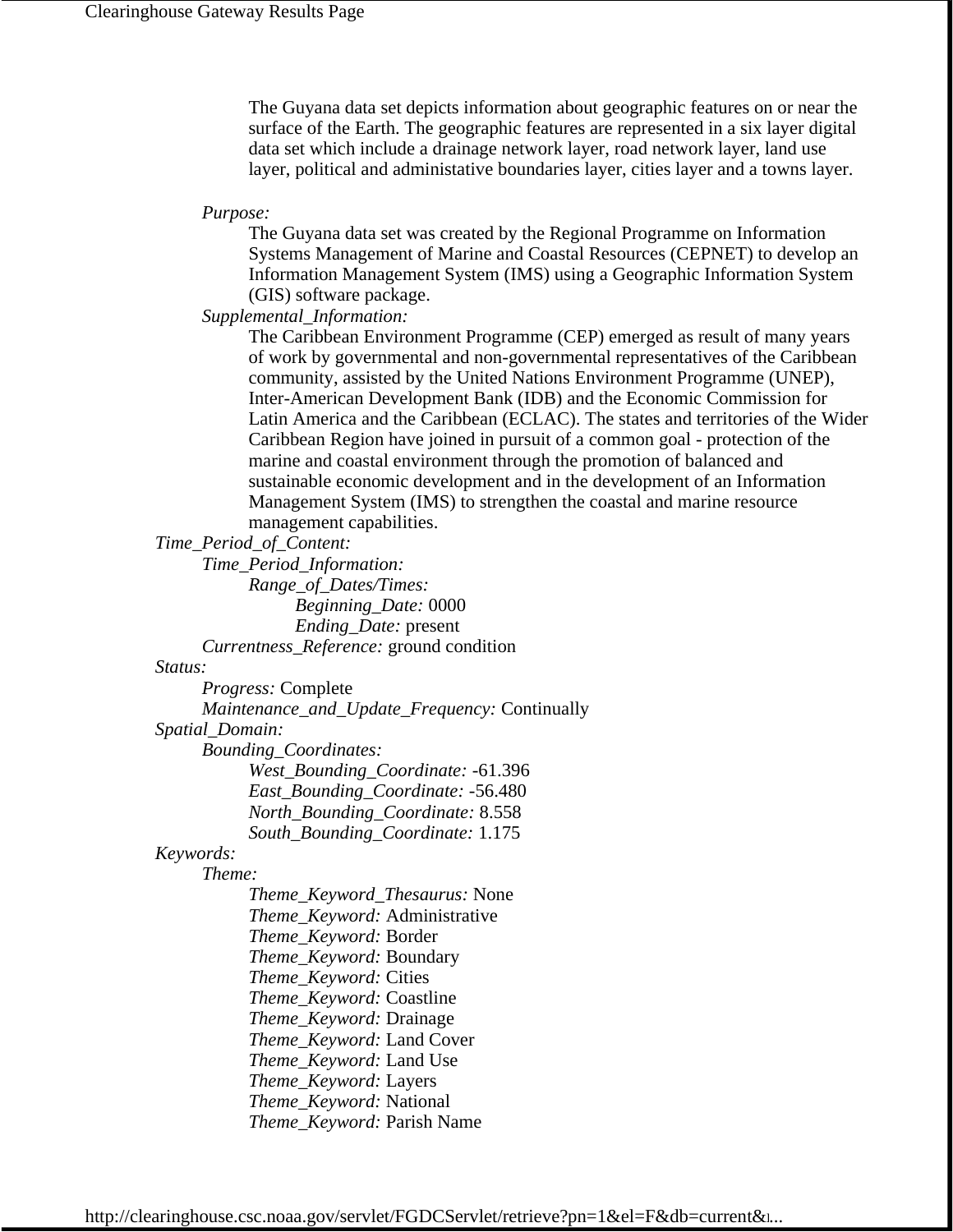*Theme\_Keyword:* Population *Theme\_Keyword:* Region *Theme\_Keyword:* Road *Theme\_Keyword:* Towns *Place: Place\_Keyword\_Thesaurus:* None *Place\_Keyword:* Caribbean Region *Place\_Keyword:* Central America *Place\_Keyword:* Guyana *Place\_Keyword:* Jamaica *Place\_Keyword:* Kingston *Place\_Keyword:* North America *Place\_Keyword:* South America *Place\_Keyword:* United States *Place\_Keyword:* Western Hemisphere *Access\_Constraints:* None *Use\_Constraints:* None. *Browse\_Graphic: Browse\_Graphic\_File\_Name:* <URL:http://www.cep.unep.org/data/caribbean/dcw/gy/gyadmn.gif *Browse\_Graphic\_File\_Description:* Guyana *Browse\_Graphic\_File\_Type:* GIF

*Spatial\_Data\_Organization\_Information: Direct\_Spatial\_Reference\_Method:* Vector

| Distribution_Information:                                                                              |
|--------------------------------------------------------------------------------------------------------|
| Distributor:                                                                                           |
| Contact_Information:                                                                                   |
| Contact_Organization_Primary:                                                                          |
| <i>Contact_Organization:</i> Caribbean Environment Programme Regional Co-<br>ordinating Unit           |
| Contact_Position: Kenneth D. Korporal                                                                  |
| Contact_Address:                                                                                       |
| <i>Address_Type:</i> mailing and physical address                                                      |
| Address: 14-20 Port Royal Street                                                                       |
| City: Kingston                                                                                         |
| State_or_Province: Jamaica                                                                             |
| Postal_Code: 00000                                                                                     |
| Country: Jamaica                                                                                       |
| Contact_Voice_Telephone: (876) 922-9267                                                                |
| Contact_Facsimile_Telephone: (876) 922-9292                                                            |
| Contact_Electronic_Mail_Address: <mailto:kdk.uneprcuja@toj.com< td=""></mailto:kdk.uneprcuja@toj.com<> |
| <i>Resource_Description:</i> The Digital Chart of the World                                            |
| Distribution_Liability: None.                                                                          |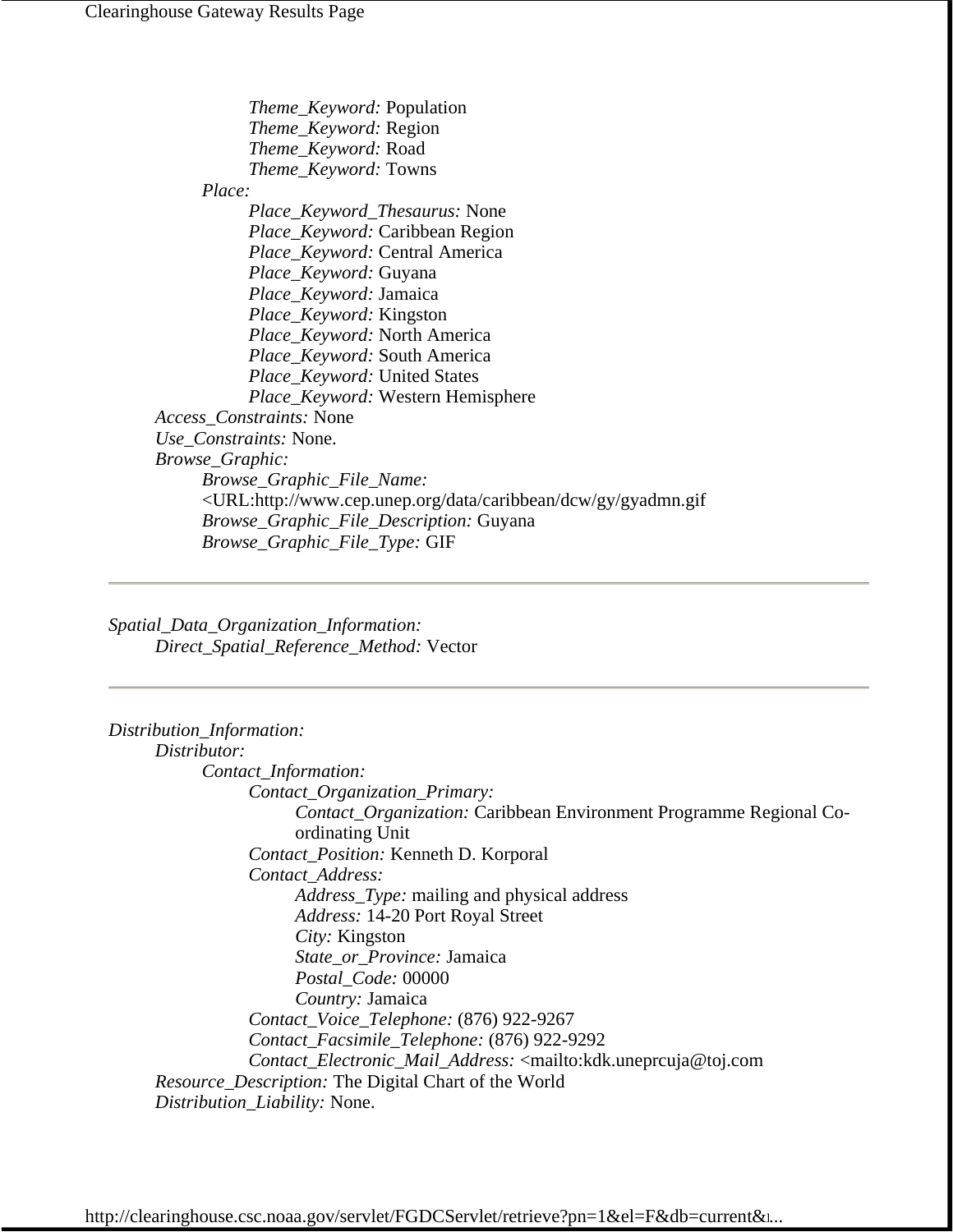*Metadata\_Reference\_Information: Metadata\_Date:* 19970609 *Metadata\_Contact: Contact\_Information: Contact\_Person\_Primary: Contact\_Person:* Customer Services Representative *Contact\_Address: Address\_Type:* mailing and physical address *Address:* U.S. Geological Survey, EROS Data Center, Customer Services, *City:* Sioux Falls *State\_or\_Province:* SD *Postal\_Code:* 57198 *Country:* USA *Contact\_Voice\_Telephone:* (605) 594-6151 *Contact\_Facsimile\_Telephone:* (605) 594-6589 *Contact\_Electronic\_Mail\_Address:* custserv@edcmail.cr.usgs.gov *Metadata\_Standard\_Name:* FGDC Content Standards for Digital Geospatial Metadata *Metadata\_Standard\_Version:* Version 1.0, June 8, 1994

Generated by mp on Thu Jun 26 15:03:52 1997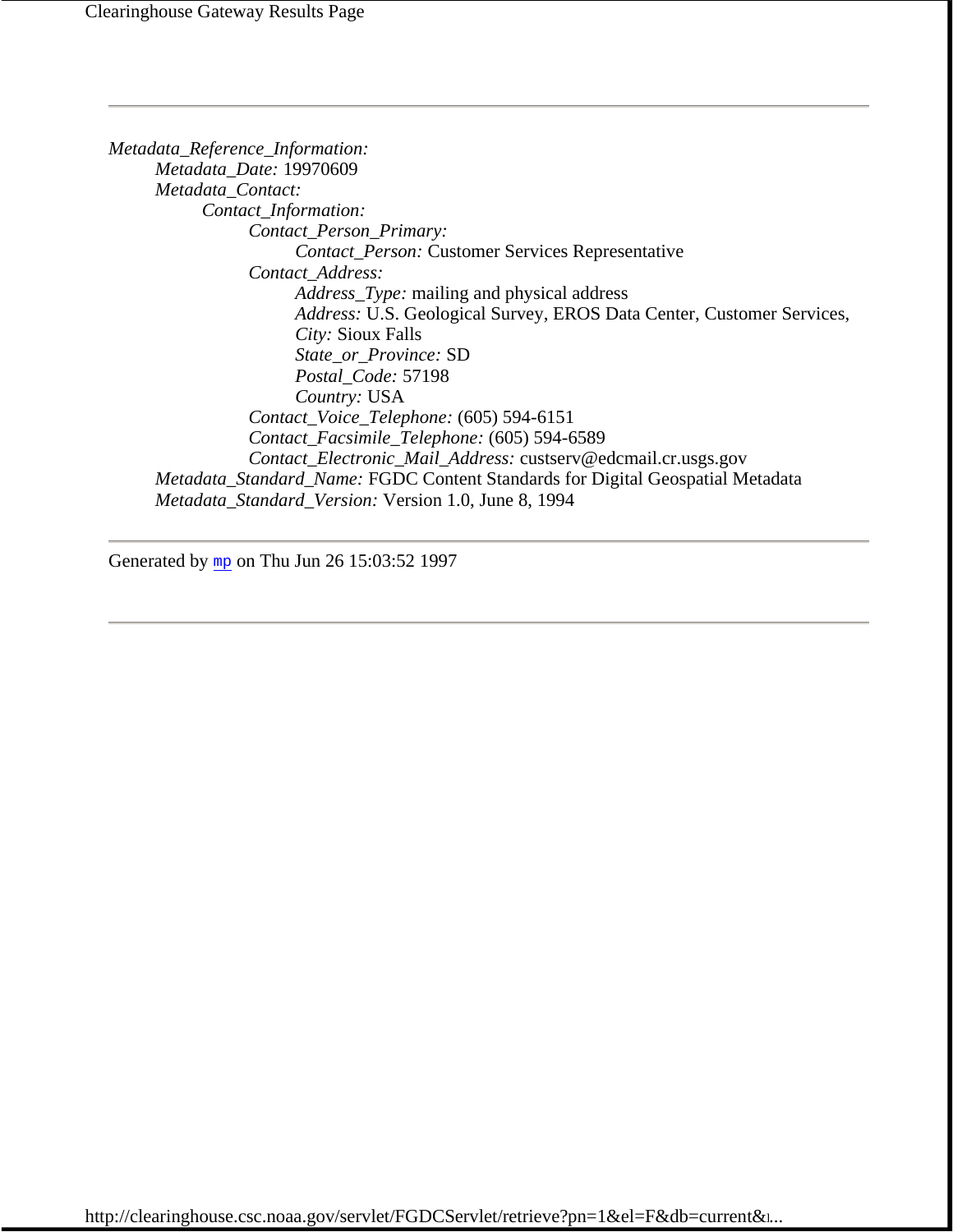# **Appendix 2**

<span id="page-20-0"></span>*Metadata form and workbook*

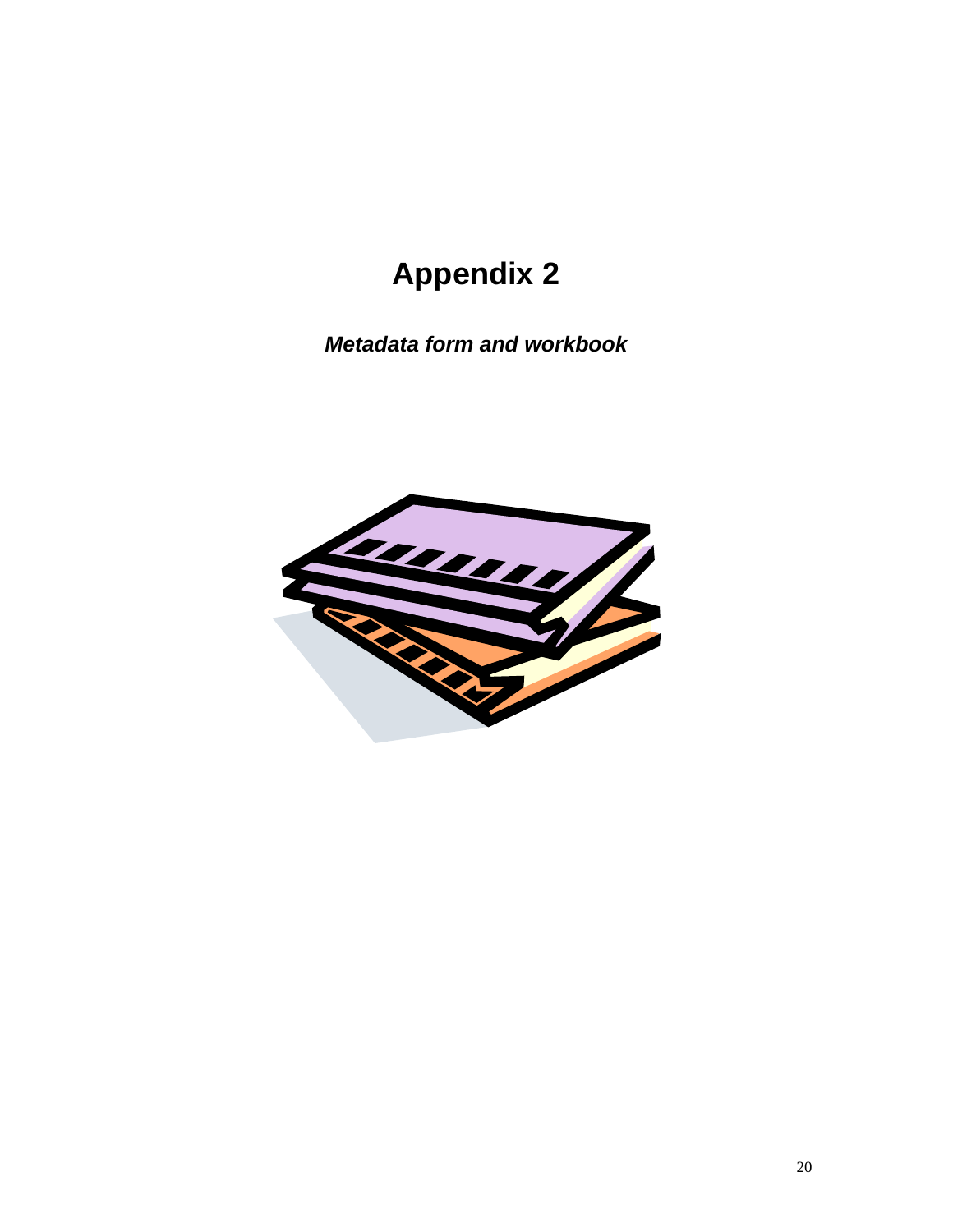### Template of information required for the Creation of Metadata for Coastal Resources Information System

| 1. Citation Information         |         |        |                                 |                         |  |
|---------------------------------|---------|--------|---------------------------------|-------------------------|--|
| 1. Originator                   |         |        |                                 |                         |  |
| 2. Publication Date             |         |        |                                 |                         |  |
| 3. Title                        |         |        |                                 | Edition (if applicable) |  |
| 4. Geospatial Presentation Form | Atlas   | $\Box$ | Profile                         | $\Box$                  |  |
|                                 | Diagram | $\Box$ | Remote Sensing Image $\,\Box\,$ |                         |  |
| (choose one)                    | Globe   | $\Box$ | Section                         | $\Box$                  |  |
|                                 | Map     | $\Box$ | View                            | $\Box$                  |  |
|                                 | Model   | $\Box$ |                                 |                         |  |
| 5. Publication Place            |         |        |                                 |                         |  |
| 6. Publisher                    |         |        |                                 |                         |  |
| 7. On line Linkage              |         |        |                                 |                         |  |
|                                 |         |        |                                 |                         |  |
| 2. Description                  |         |        |                                 |                         |  |
| 1. Abstract                     |         |        |                                 |                         |  |
|                                 |         |        |                                 |                         |  |
|                                 |         |        |                                 |                         |  |
|                                 |         |        |                                 |                         |  |
|                                 |         |        |                                 |                         |  |
| 2. Purpose                      |         |        |                                 |                         |  |
|                                 |         |        |                                 |                         |  |
|                                 |         |        |                                 |                         |  |
|                                 |         |        |                                 |                         |  |
|                                 |         |        |                                 |                         |  |
|                                 |         |        |                                 |                         |  |

**3. Supplemental Information**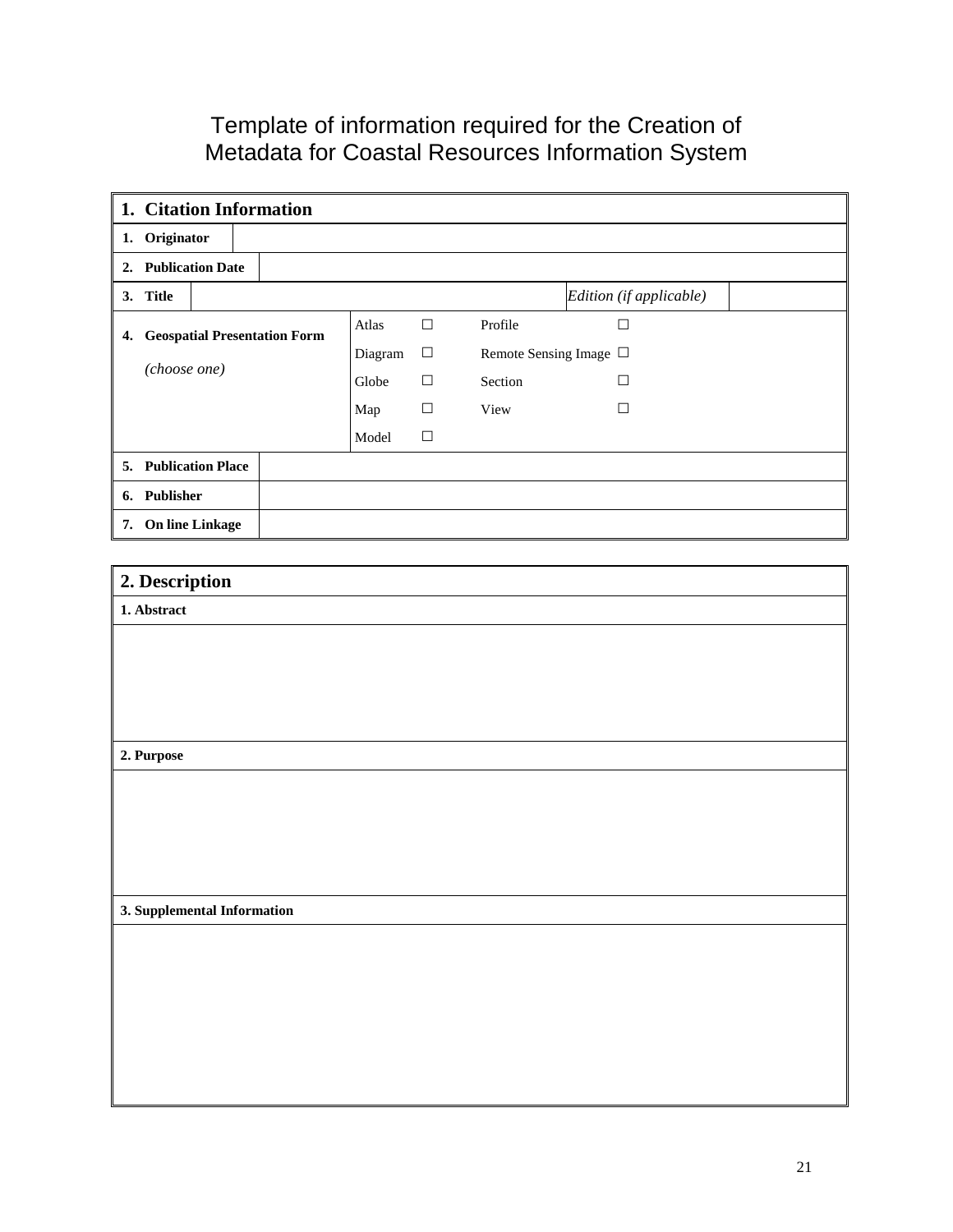| 3. Time Period and Status Information |                    |                       |                         |                    |                            |  |
|---------------------------------------|--------------------|-----------------------|-------------------------|--------------------|----------------------------|--|
| <b>Time Period of Content:</b>        |                    |                       |                         |                    |                            |  |
| 1. Time Period Information            |                    |                       | <b>Beginning Date:</b>  |                    | End Date:                  |  |
| 2. Currentness Reference              |                    |                       | Ground Condition $\Box$ |                    | Publication Date $\square$ |  |
|                                       |                    |                       | (choose one)            |                    |                            |  |
| Status:                               |                    |                       |                         |                    |                            |  |
| 1. Progress                           | Complete $\square$ |                       |                         |                    |                            |  |
|                                       | In Work $\Box$     |                       |                         |                    |                            |  |
|                                       | Planned<br>$\perp$ |                       |                         |                    |                            |  |
| 2. Maintenance and Update Frequency   |                    | Continually $\square$ |                         | Annually<br>$\Box$ |                            |  |
|                                       |                    | Daily                 | □                       | Unknown<br>$\perp$ |                            |  |
|                                       |                    |                       | Weekly                  | $\Box$             | As Needed $\Box$           |  |
|                                       |                    |                       | Monthly                 | □                  | Irregular<br>$\mathsf{L}$  |  |

| <b>4. Spatial Domain</b>        |  |
|---------------------------------|--|
| 1. Bounding Coordinates:        |  |
| <b>West Bounding Coordinate</b> |  |
| East Bounding Coordinate        |  |
| North Bounding Coordinate       |  |
| South Bounding Coordinate       |  |

| 5. Keywords                       |  |  |
|-----------------------------------|--|--|
| 1. Theme:                         |  |  |
| <b>Theme Keyword Thesaurus</b>    |  |  |
| <b>Theme Keyword</b>              |  |  |
| 2. Place:                         |  |  |
| <b>Place Keyword Thesaurus</b>    |  |  |
| <b>Place Keyword</b>              |  |  |
| 3. Temporal:                      |  |  |
| <b>Temporal Keyword Thesaurus</b> |  |  |
| <b>Temporal Keyword</b>           |  |  |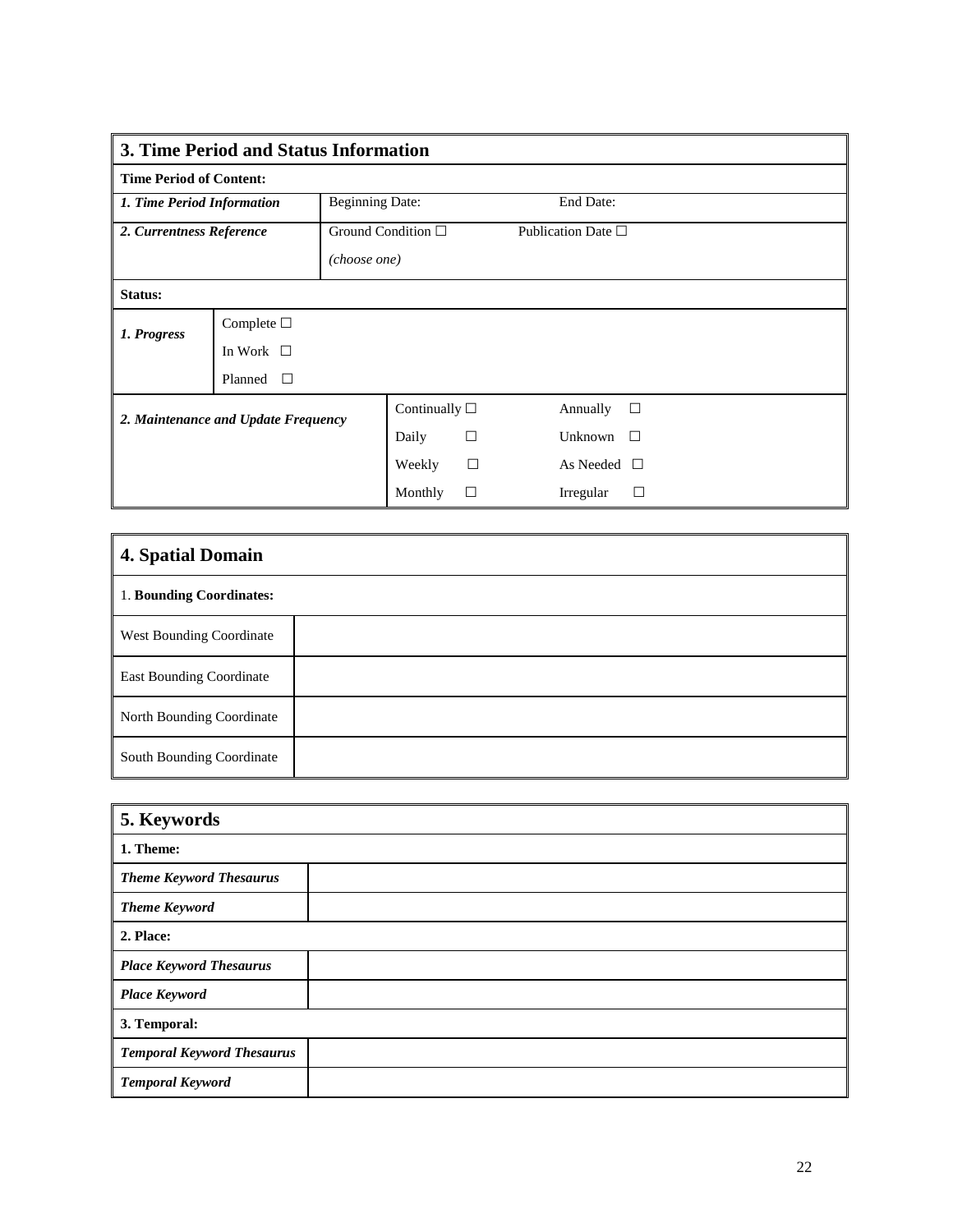| <b>6. Constraints and Graphics</b>           |                  |  |  |  |  |
|----------------------------------------------|------------------|--|--|--|--|
| <b>1. Access Constraints</b>                 |                  |  |  |  |  |
|                                              |                  |  |  |  |  |
|                                              |                  |  |  |  |  |
|                                              |                  |  |  |  |  |
| 2. Use Constraints                           |                  |  |  |  |  |
|                                              |                  |  |  |  |  |
|                                              |                  |  |  |  |  |
|                                              |                  |  |  |  |  |
|                                              |                  |  |  |  |  |
| 3. Browse Graphic                            |                  |  |  |  |  |
| Browse Graphic File Name                     |                  |  |  |  |  |
| <b>Browse Graphic File</b><br>Description    |                  |  |  |  |  |
|                                              |                  |  |  |  |  |
| <b>Browse Graphic File</b>                   |                  |  |  |  |  |
|                                              | Point $\square$  |  |  |  |  |
| 4. Direct Spatial Reference<br><b>Method</b> | Raster $\Box$    |  |  |  |  |
|                                              | Vector $\square$ |  |  |  |  |

| 7. Distribution Information |                       |  |
|-----------------------------|-----------------------|--|
| 1. Distributor              |                       |  |
| <b>Contact Organization</b> | <b>Contact Person</b> |  |
|                             |                       |  |
|                             |                       |  |
| Mailing Address:            | Phone:                |  |
|                             | Fax:                  |  |
|                             | E-mail Address:       |  |
| 2. Resource Description     |                       |  |
| 3. Distribution Liability   |                       |  |

| 8. Metadata Reference Information |                       |  |  |
|-----------------------------------|-----------------------|--|--|
| 1. Metadata Date                  |                       |  |  |
| 2. Metadata Contact               |                       |  |  |
| <b>Contact Organization</b>       | <b>Contact Person</b> |  |  |
| Mailing Address:                  | Phone:<br>Fax:        |  |  |
|                                   | E-mail Address:       |  |  |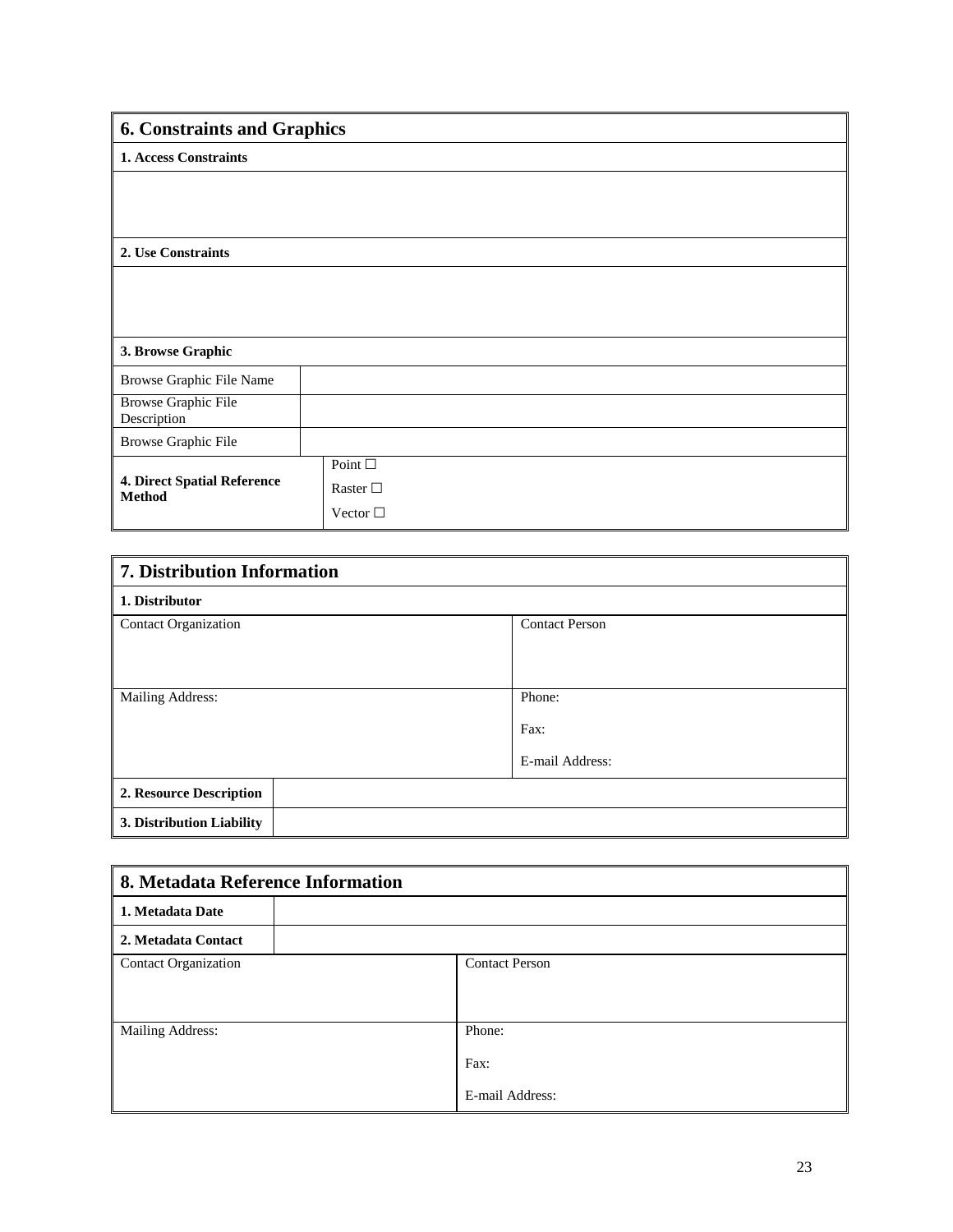#### <span id="page-24-0"></span>*Additional Information for filling out the Metadata form*

The information provided below was extracted from the relevant sections of the "Content Standards for Digital Geospatial Metadata Workbook" prepared by the Federal Geographic Data Committee (FGDC). Additional information about certain elements are given in a smaller and different font and bordered by horizontal lines at the top and bottom.

- *1. Citation Information* the recommended reference to be used for the data set.
	- *1. Originator* the name of an organisation or individual that developed the dataset. If the names of editors or compilers are provided, the name must be followed by "(ed.)" or "(comp.)" respectively.
	- *2. Publication Date* the date when the data set is published or otherwise made available for release.
	- *3. Title* the name by which the data set is known.
	- *4. Edition* the version of the title.
	- *5. Geospatial Data Presentation Form* the mode in which the geospatial data is represented.
	- *6. Publication Place* the name of the city (and state or province, and country, if needed to identify the city) where the data set was published or released.
	- *7. Publisher* the name of the individual or organisation that published the data set.
	- *8. Online Linkage* the name of an online computer resource that contains the data set. Entries should follow the Uniform Resource Locator (URL) convention of the Internet.
- *2. Description* a characterisation of the data set, including its intended use and limitations.
	- *1. Abstract* a brief narrative summary of the data set.
	- *2. Purpose* a summary of the intentions with which the data set was developed.
	- *3. Supplemental Information* other descriptive information about the data set.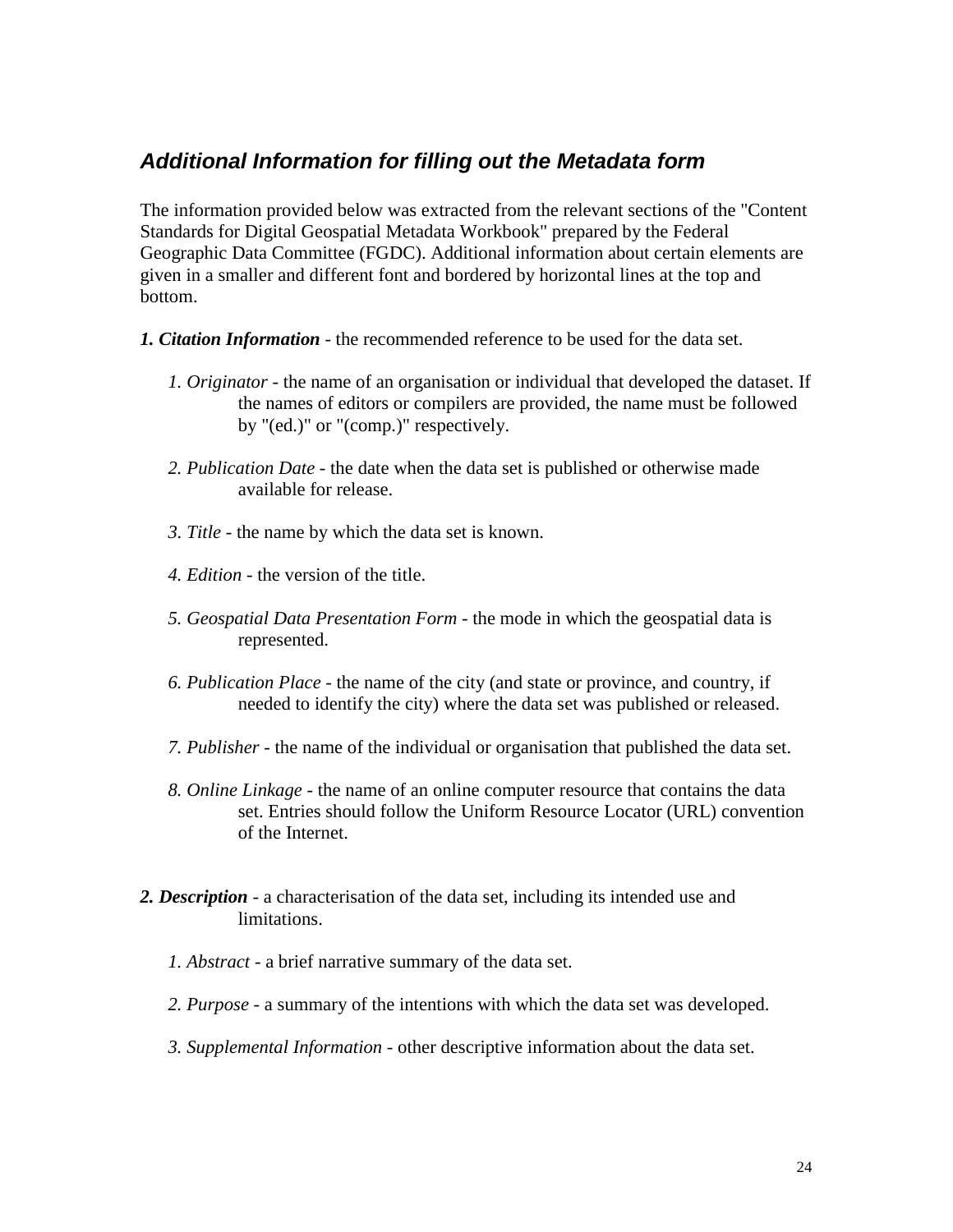What is the difference between the "Abstract" and the "Purpose" elements?

The "Abstract" briefly describes the "what" aspects of the data set (For example, what information is in the data set? What area is covered?). The "Purpose" describes the "why" aspects of the data set (For example, why was the data set created?).

- *3. Time Period and Status Information* information about the data and time of an event.
	- *Time Period of Content:* time period(s) for which the data set corresponds to the ground.
		- *1. Time Period Information* beginning and end date of an event.
		- *2. Currentness Reference* the basis on which the time period of content information is determined.

What does "currentness reference" mean?

Information about the currentness of a data set (that is, information about how "up-to-date" is a data set) is important to many, if not most, potential users. Most users are interested in the currentness of a data set related to the "ground conditions" (that is, when the "real world" looked the way it is described in the data set). Unfortunately, sometimes only the time that the information was recorded or published is known. The Currentness Reference element requires the producer to identify if the Time Period of Content dates and times refer to the ground condition, or some later time when the information was recorder, published, etc.

 *Status:* - the state of and maintenance information for the data set.

- *1. Progress* the state of the data set.
- *2. Maintenance and Update Frequency* the frequency with which changes and additions are made to the data set after the initial data set is completed.
- *4. Spatial Domain* the geographic areal domain of the data set.
	- *1. Bounding Coordinates* the limits of coverage of a data set expressed by latitude and longitude values in the order western-most, eastern-most, northern-most and southern-most. For data sets that include a complete band of latitude around the earth, the West Bounding Coordinate shall be assigned the value -180.0 and the East Bounding Coordinate shall be assigned the value 180.0.
		- *West Bounding Coordinate* western-most coordinate of the limit of coverage expressed in longitude.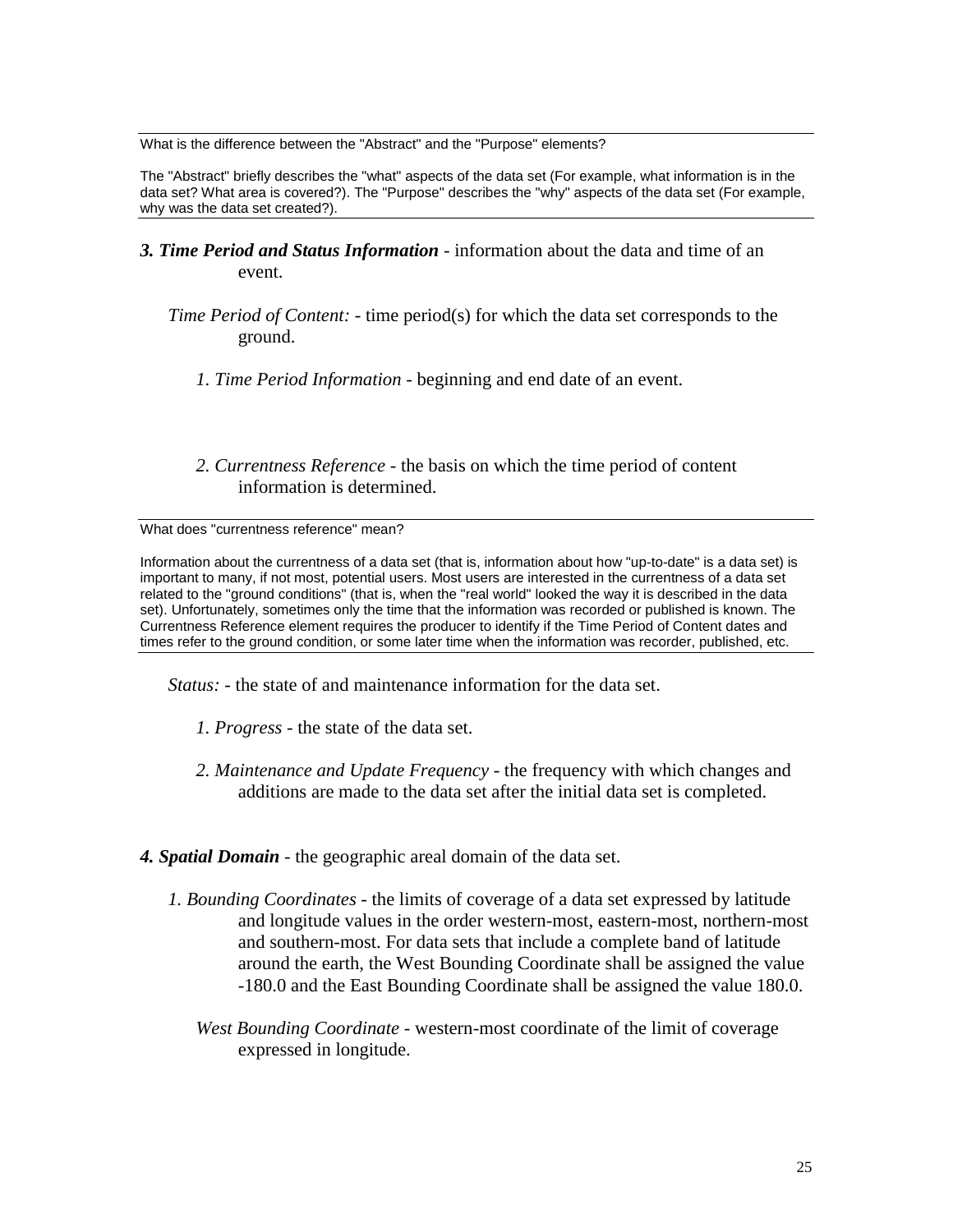- *East Bounding Coordinate* eastern-most coordinate of the limit of coverage expressed in longitude.
- *North Bounding Coordinate* northern-most coordinate of the limit of coverage expressed in latitude.
- *South Bounding Coordinate* southern-most coordinate of the limit of coverage expressed in latitude.

*5. Keywords* - words or phrases summarising an aspect of the data set.

What is the purpose of the keywords?

A keyword is a word or phrase that signifies the meaning or main ideas of a data set. They often are used as an index to the contents of a data set. The standards provide for four types of keywords: theme (the subject of the data set, such as wetlands, vegetation, etc.), place (the geographic location of the data set, such as Mahaica, Georgetown, etc.), stratum (the vertical location of the data set, such as seafloor, seabed, troposphere, stratosphere), and temporal (time references for a data set such as pre-Columbian, World War II).

*1. Theme:* - subjects covered by the data set.

*Theme Keyword Thesaurus* - reference to a formally registered thesaurus or a similar authoritative source of theme keywords.

- *Theme Keyword* common-use word or phrase used to describe the subject of the data set.
- *2. Place:* geographic locations characterised by the data set.

 *Place Keyword Thesaurus* - reference to a formally registered thesaurus or a similar authoritative source of place keywords.

*Place Keyword* - the geographic name of a location covered by a data set.

 *3. Temporal:* - time period(s) characterised by the data set.

 *Temporal Keyword Thesaurus* - reference to a formally registered thesaurus or a similar authoritative source of temporal keywords.

*Temporal Keyword* - the name of a time period covered by a data set.

- *6. Constraints and Graphics* restrictions on use of data set and illustration of data set.
	- *1. Access Constraints* restrictions and legal prerequisites for accessing the data set. These include any access constraints applied to assure the protection of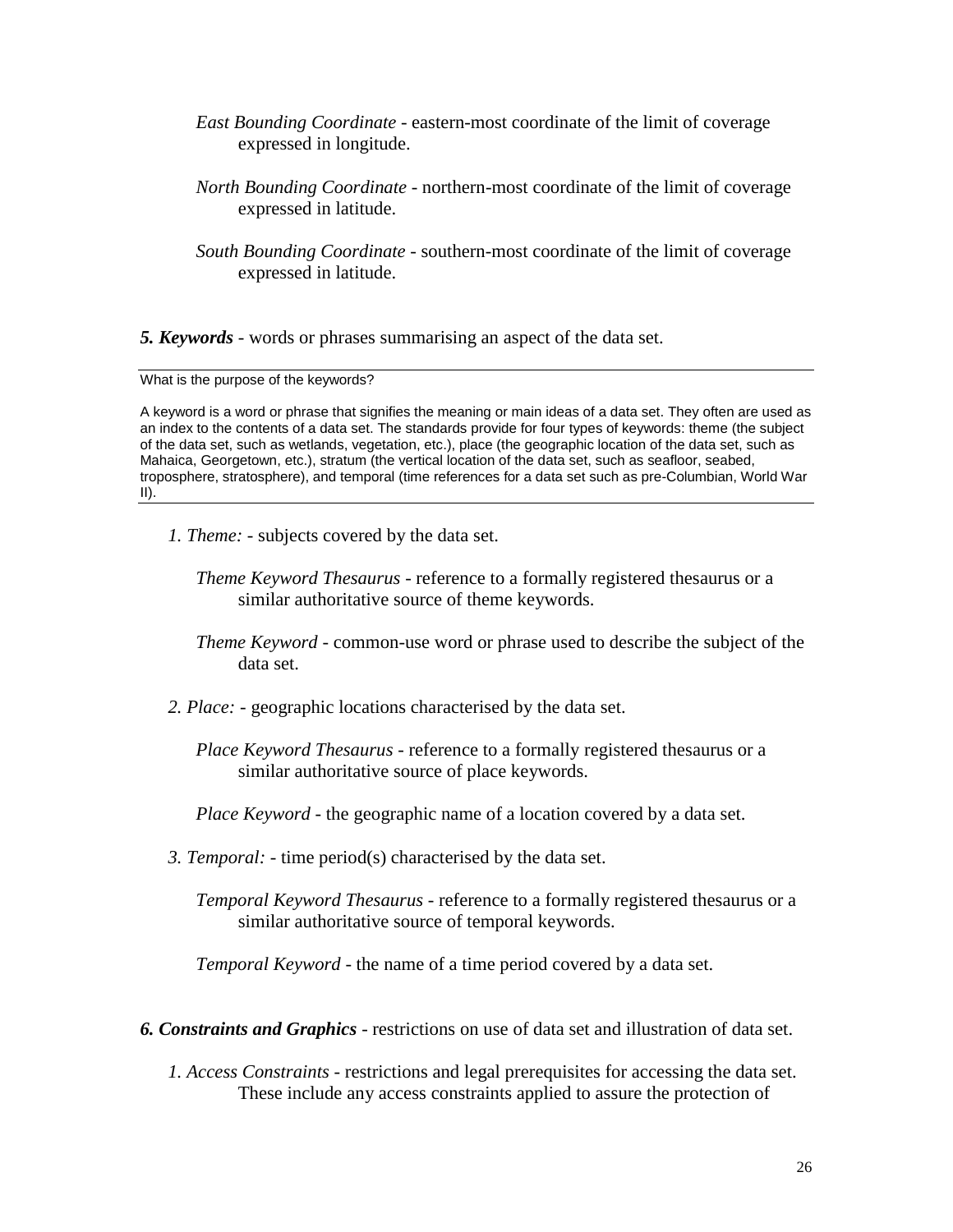privacy or intellectual property, and any special restrictions or limitations on obtaining the data set.

 *2. Use Constraints* - restrictions and legal prerequisites for using the data set after access is granted. These include any access constraints applied to assure the protection of privacy or intellectual property, and any special restrictions or limitations on obtaining the data set.

What types of constraints are to be provided for Access Constraints and Use Constraints?

The types of constraints intended are those applied to ensure rights of privacy or intellectual property, and any other special restrictions, limitations, or warranties on obtaining or using the information resources, or its component products. Recommendations on the types of uses to which the data set may or may not be applied should be described in the "Purpose" data element.

 *3. Browse Graphic* - a graphic that provides an illustration of the data set. The graphic should include a legend for interpreting the graphic.

What is the purpose of a browse graphic?

A browse graphic is an image of the data set. The image allows prospective users move beyond textual descriptions and see what the data set looks like. The image might show a simple display of the data set, the results of an application that used the data set, different aspects of the quality of the data set, or other information.

 *Browse Graphic File Name* - name of a related graphic file that provides an illustration of the data set.

*Browse Graphic File Description* - a text description of the illustration.

*Browse Graphic File Type* - graphic file type of a related graphic file.

- *4. Direct Spatial Reference Method* the system of objects used to represent space in the data set.
- *7. Distribution Information* information about the distributor and options for obtaining the data set.
	- *1. Distributor* the party from whom the data set may be obtained.
	- *2. Resource Description* the identifier by which the distributor knows the data set.

What is an example of a Resource Description?

A Resource Description is a label by which a data set can be requested from a distributor. A catalogue number is an example of a Resource Description.

 *3. Distribution Liability* - statement of the liability assumed by the distributor.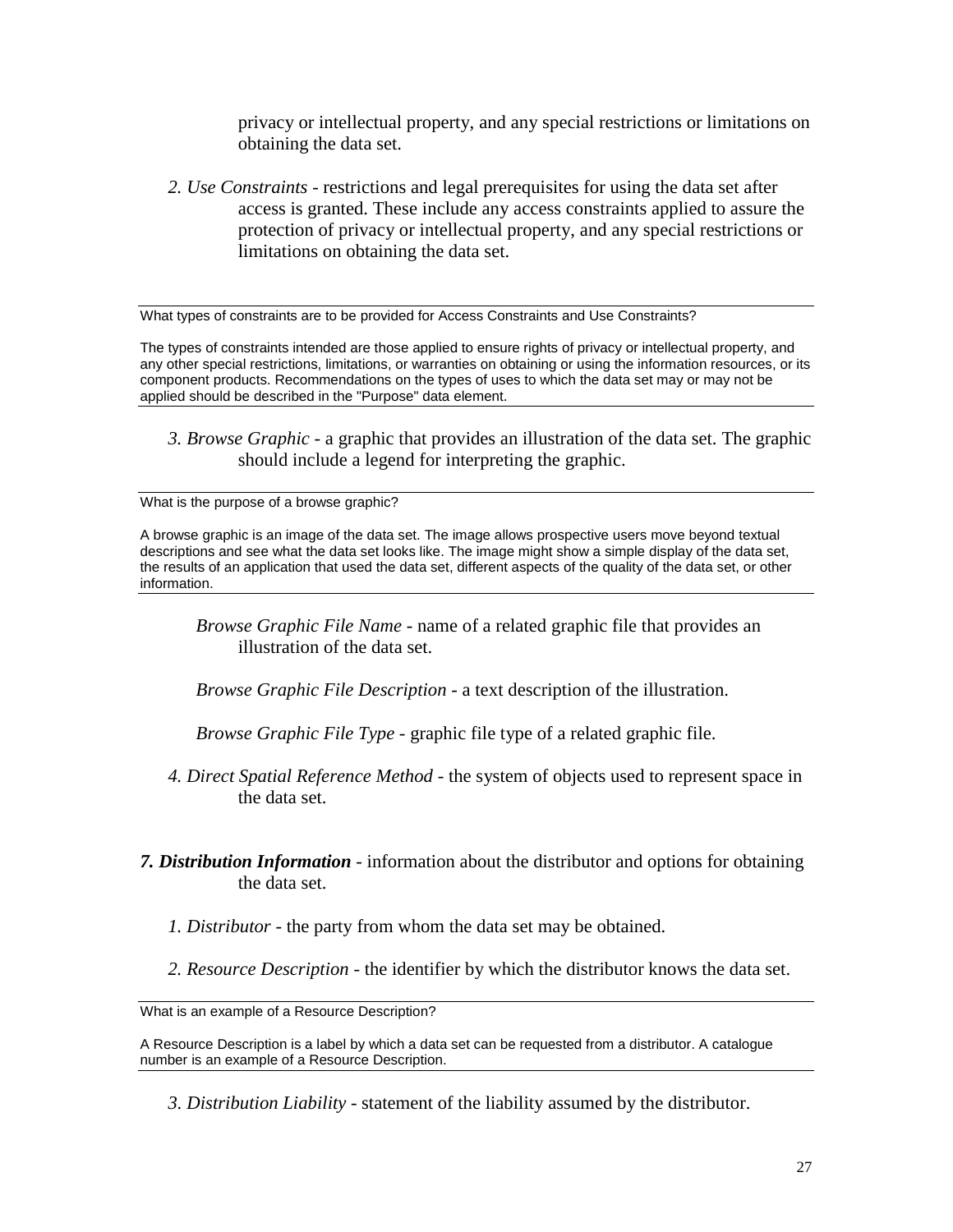#### *8. Metadata Reference Information* - information on the currentness of the metadata information, and the responsible party.

- *1. Metadata Date* the date that the metadata were created or last updated.
- *2. Metadata Contact* the party responsible for the metadata information.

Who should be the metadata contact?

The metadata contact should be the organisation or person that can answer questions about the metadata or can receive reports about errors in the metadata.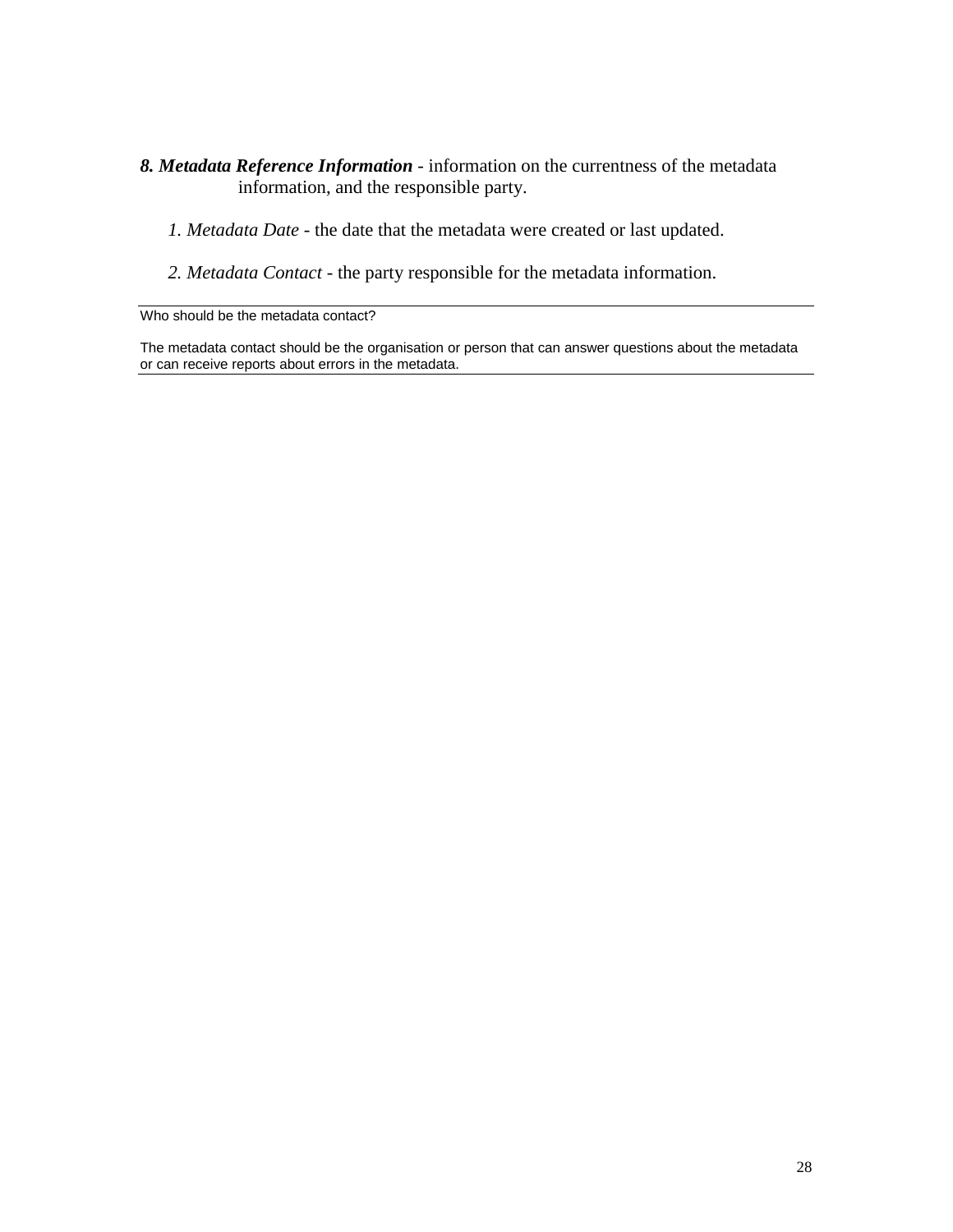# <span id="page-29-0"></span>**Appendix 3**

# *Metadata Example*

| MetaLite - [Metadata Example : Metadata Entry Form]                                                                                |               |
|------------------------------------------------------------------------------------------------------------------------------------|---------------|
| @ Eile View Language Window Help                                                                                                   | $  E  \times$ |
| mb<br>c di                                                                                                                         |               |
| Keywords   Constraints & Graphics   Distribution   Metadata Reference<br>Originator   Description   Time & Status   Spatial Domain |               |
| <b>Citation Information</b><br>Originator                                                                                          |               |
| Publication Date<br>Calendar                                                                                                       |               |
| Title                                                                                                                              |               |
| Edition<br>Geospatial Presentation Form<br>atlas                                                                                   |               |
| Publication Information<br><b>Publication Place</b>                                                                                |               |
| Publisher                                                                                                                          |               |
| Online Linkage                                                                                                                     |               |
| 5/14/98<br>U.S. Geological Survey EROS Data Center's International Program                                                         |               |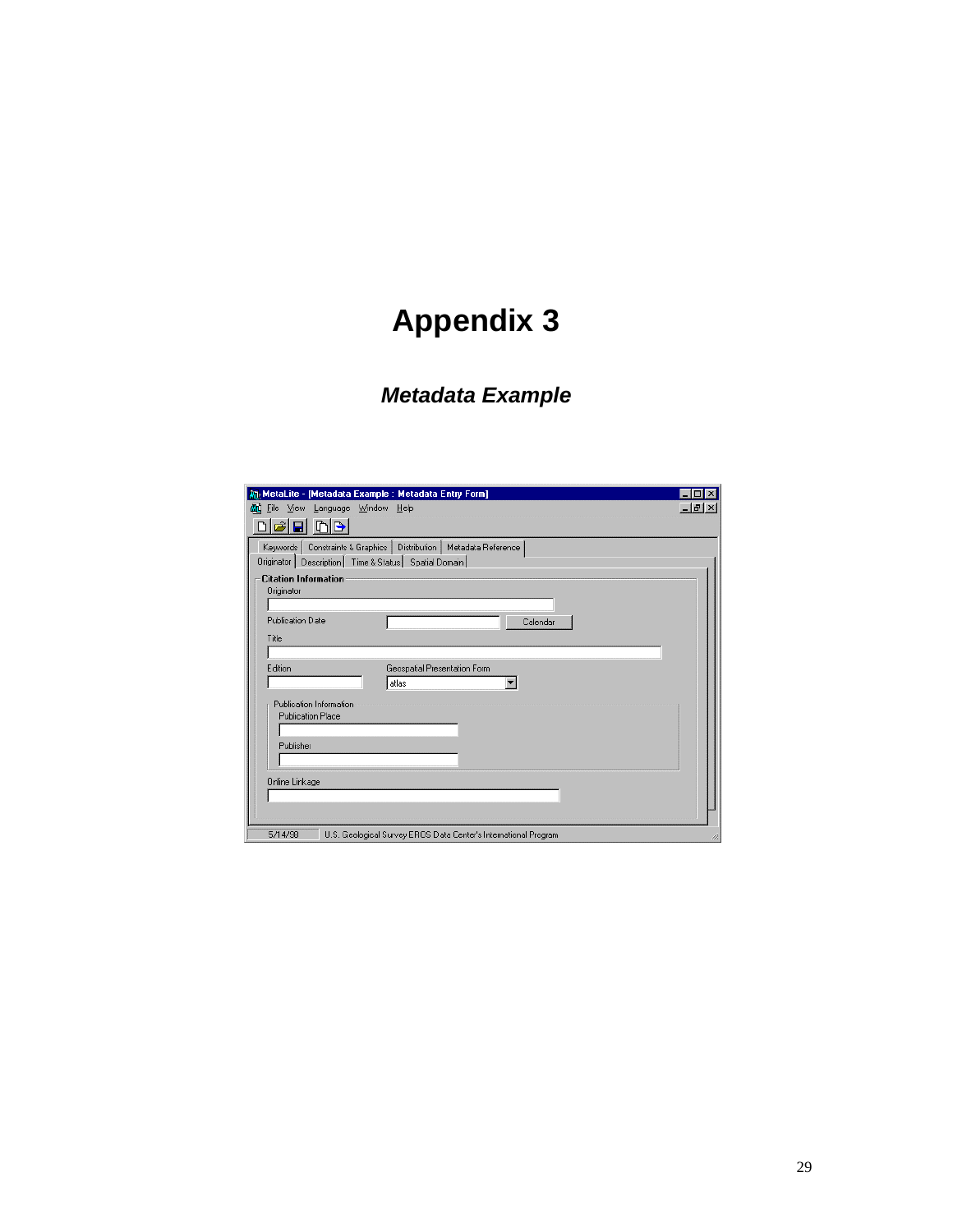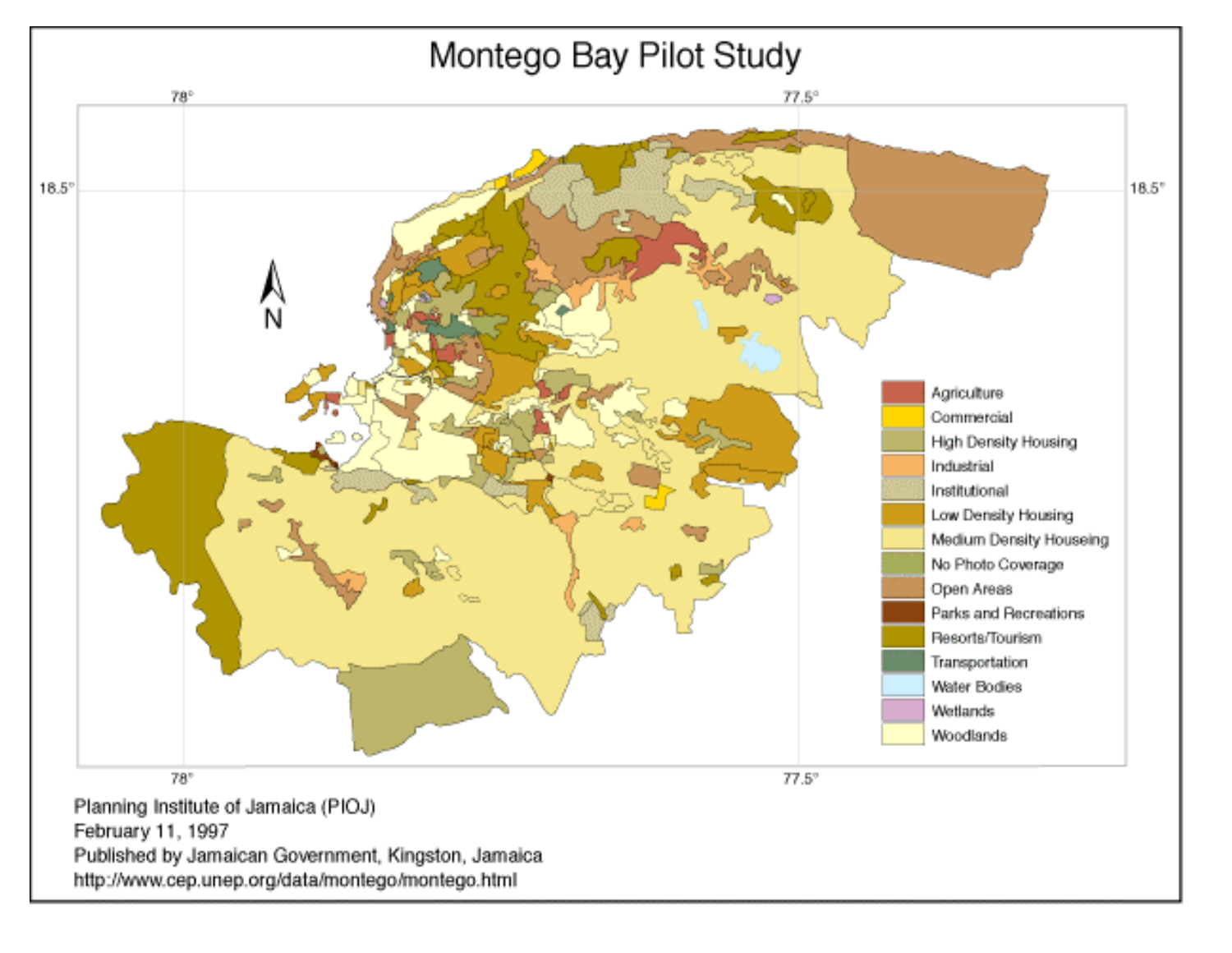# **METADATA EXERCISE 2: Montego Bay Pilot Study**

General Data Set Information:

The Jamaican Government has developed an information management system (IMS) using a Geographic Information System (GIS) software package. The Montego Bay Pilot Study data consist of the layers for Land Use, Enumeration District Boundaries (1982, 1991), Housing Topology, Perennial Streams and Rivers, Primary, Secondary and Town Roads, Contours, Zoning, "Urban Fence", Open land suitability analysis, and Place names in Montego Bay. All coverages are stored in the common coordinate system.

The Montego Bay Pilot Study has focused on a number of environmental information and management activities which include: 1. compiling, storing, processing and reporting environmental data and related information; 2. preparing issue-specific/sectoral assessments on environmental quality health and development; 3. preparing research reports.

November 23, 1992 to present



**United Nations Environment Programme** Caribbean Environment Programme Regional Co-ordinating Unit

**Kenneth D. Korporal** Project Manager - CEPNET/IDB

**UNEP CAR/RCU** 14-20 Port Royal Street Kingston, Jamaica, W.I.

 $(1-809)$  922 92 67 to 9 Fax: (1-809) 922 92 92 E-mail: uneprcuja@toj.com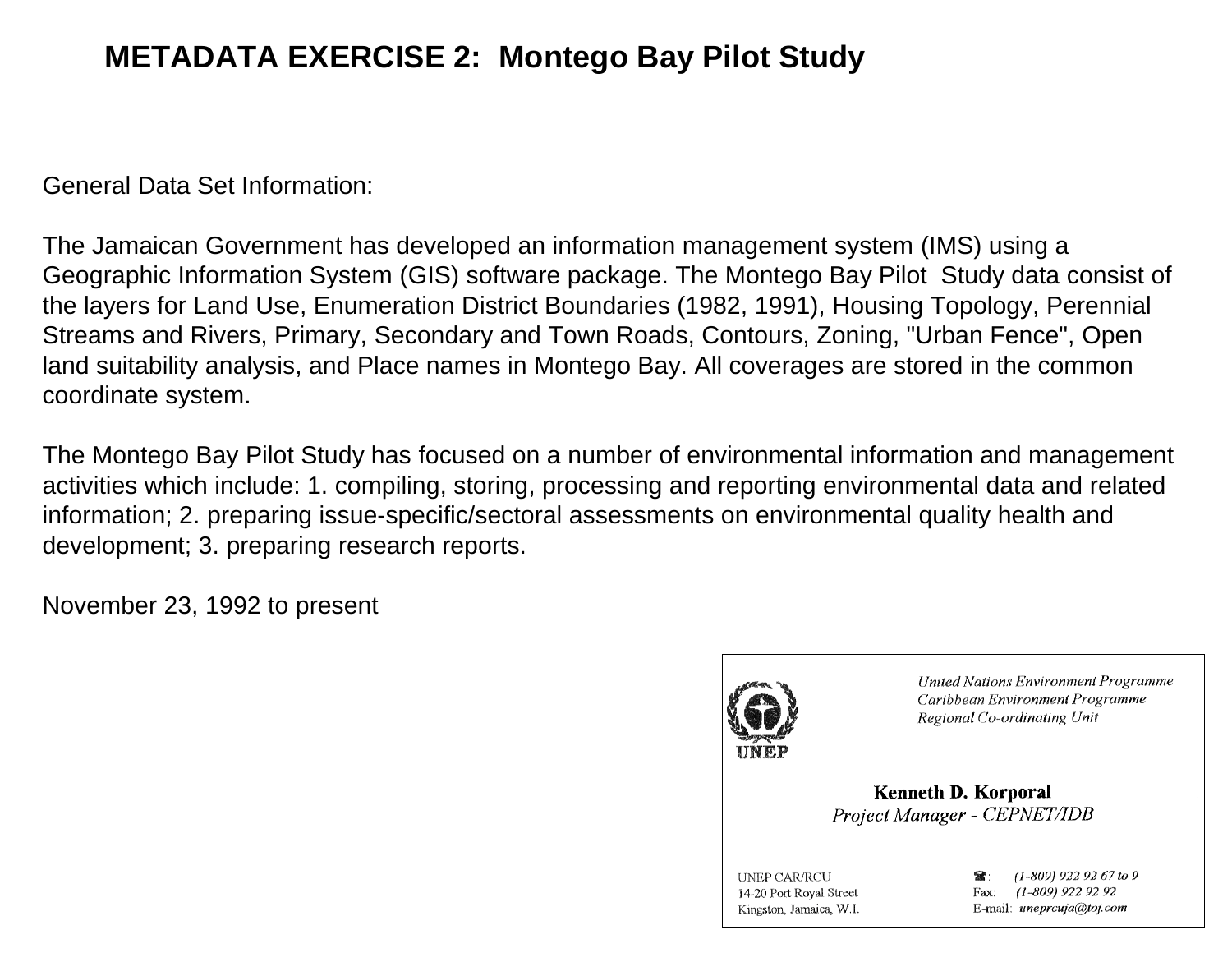# **Montego Bay Pilot Study**

# **Metadata:**

- Identification Information
- Spatial Data Organization Information
- Distribution\_Information
- Metadata Reference Information

#### *Identification\_Information:*

*Citation:*

*Citation\_Information: Originator:* Planning Institute of Jamaica (PIOJ) *Publication\_Date:* 19970211 *Title:* Montego Bay Pilot Study *Edition:* 1.0 *Geospatial\_Data\_Presentation\_Form:* map *Publication\_Information: Publication\_Place:* Kingston, Jamiaca *Publisher:* Jamaican Government *Online\_Linkage:* <http://www.cep.unep.org/data/jam/jam.html>

*Description:*

*Abstract:*

The Jamaican Government has developed an information management system (IMS) using a Geographic Information System (GIS) software package. The Montego Bay Pilot Study data consist of the layers for Land Use, Enumeration District Boundaries (1982, 1991), Housing Topology, Perennial Streams and Rivers, Primary, Secondary and Town Roads, Contours, Zoning, "Urban Fence", Open land suitability analysis, and Place names in Montego Bay. All coverages are stored in the common coordinate system.

*Purpose:*

The Montego Bay Pilot Study has focused on a number of environmental information and management activities which include: 1. compiling, storing, processing and reporting environmental data and related information; 2. preparing issuespecific/sectoral assessments on environmental quality health and development; 3. preparing research reports.

*Supplemental\_Information:*

The Montego Bay Pilot Study is being distributed through the Inter-Am

*Time\_Period\_of\_Content: Time\_Period\_Information: Range\_of\_Dates/Times: Beginning\_Date:* 19921123 *Ending\_Date:* present *Currentness\_Reference:* publication date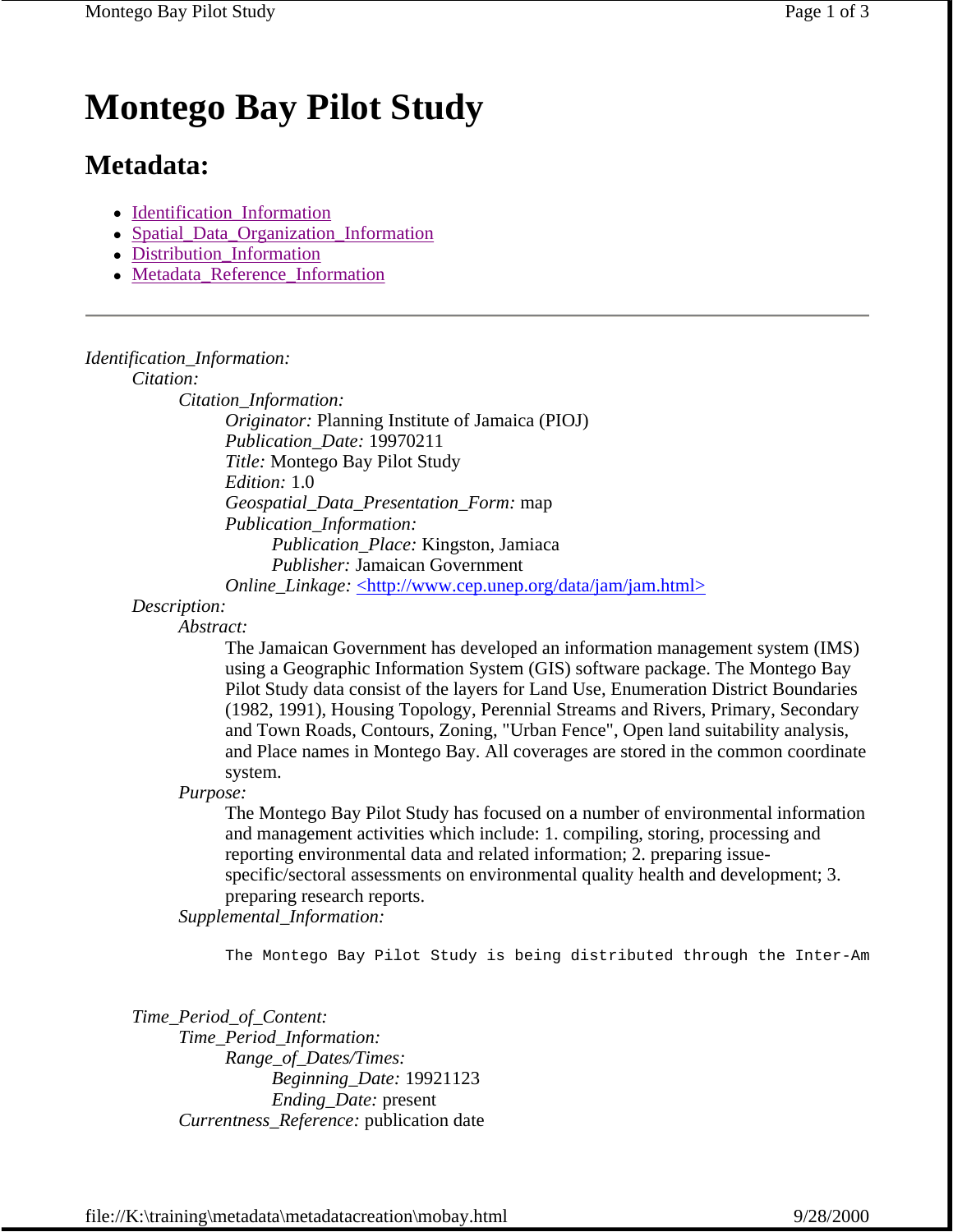| Status:         |                                                                                           |
|-----------------|-------------------------------------------------------------------------------------------|
|                 | <i>Progress:</i> Complete                                                                 |
|                 | <i>Maintenance_and_Update_Frequency: Continually</i>                                      |
| Spatial_Domain: |                                                                                           |
|                 | <b>Bounding_Coordinates:</b>                                                              |
|                 | West_Bounding_Coordinate: -77.825                                                         |
|                 | East_Bounding_Coordinate: -77.596                                                         |
|                 | North_Bounding_Coordinate: 18.521                                                         |
|                 | South_Bounding_Coordinate: 18.437                                                         |
| Keywords:       |                                                                                           |
|                 | Theme:                                                                                    |
|                 | <i>Theme_Keyword_Thesaurus: None</i>                                                      |
|                 | <i>Theme_Keyword: Border</i>                                                              |
|                 | <i>Theme_Keyword:</i> Contour lines                                                       |
|                 | <i>Theme_Keyword:</i> Enumeration District Boundaries                                     |
|                 | <i>Theme_Keyword:</i> Housing Topology                                                    |
|                 | <i>Theme_Keyword:</i> hydro                                                               |
|                 | Theme_Keyword: hydrology                                                                  |
|                 | Theme_Keyword: land use                                                                   |
|                 | <i>Theme_Keyword:</i> Open land                                                           |
|                 | <i>Theme_Keyword: Place name</i>                                                          |
|                 | <i>Theme_Keyword: Rivers</i>                                                              |
|                 | Theme_Keyword: roads                                                                      |
|                 | Theme_Keyword: Streams                                                                    |
|                 | <i>Theme_Keyword:</i> Urban Fence                                                         |
|                 | <i>Theme_Keyword:</i> Urban                                                               |
|                 | Theme_Keyword: zones                                                                      |
|                 | Place:                                                                                    |
|                 | <i>Place_Keyword_Thesaurus: None</i>                                                      |
|                 | <i>Place_Keyword:</i> Caribbean                                                           |
|                 | Place_Keyword: Jamaica                                                                    |
|                 | Place_Keyword: Mobay                                                                      |
|                 | Place_Keyword: Montego Bay                                                                |
|                 | <i>Access Constraints:</i> None                                                           |
|                 | Use_Constraints: None                                                                     |
| Browse_Graphic: |                                                                                           |
|                 | Browse_Graphic_File_Name: <http: data="" jam="" mobay.gif="" www.cep.unep.org=""></http:> |
|                 | Browse_Graphic_File_Description: Montego Bay Pilot Study                                  |
|                 | Browse_Graphic_File_Type: GIF - Graphic Interchange Format                                |
|                 |                                                                                           |

*Spatial\_Data\_Organization\_Information: Direct\_Spatial\_Reference\_Method:* Vector

*Distribution\_Information: Distributor: Contact\_Information: Contact\_Person\_Primary:*

file://K:\training\metadata\metadatacreation\mobay.html 9/28/2000